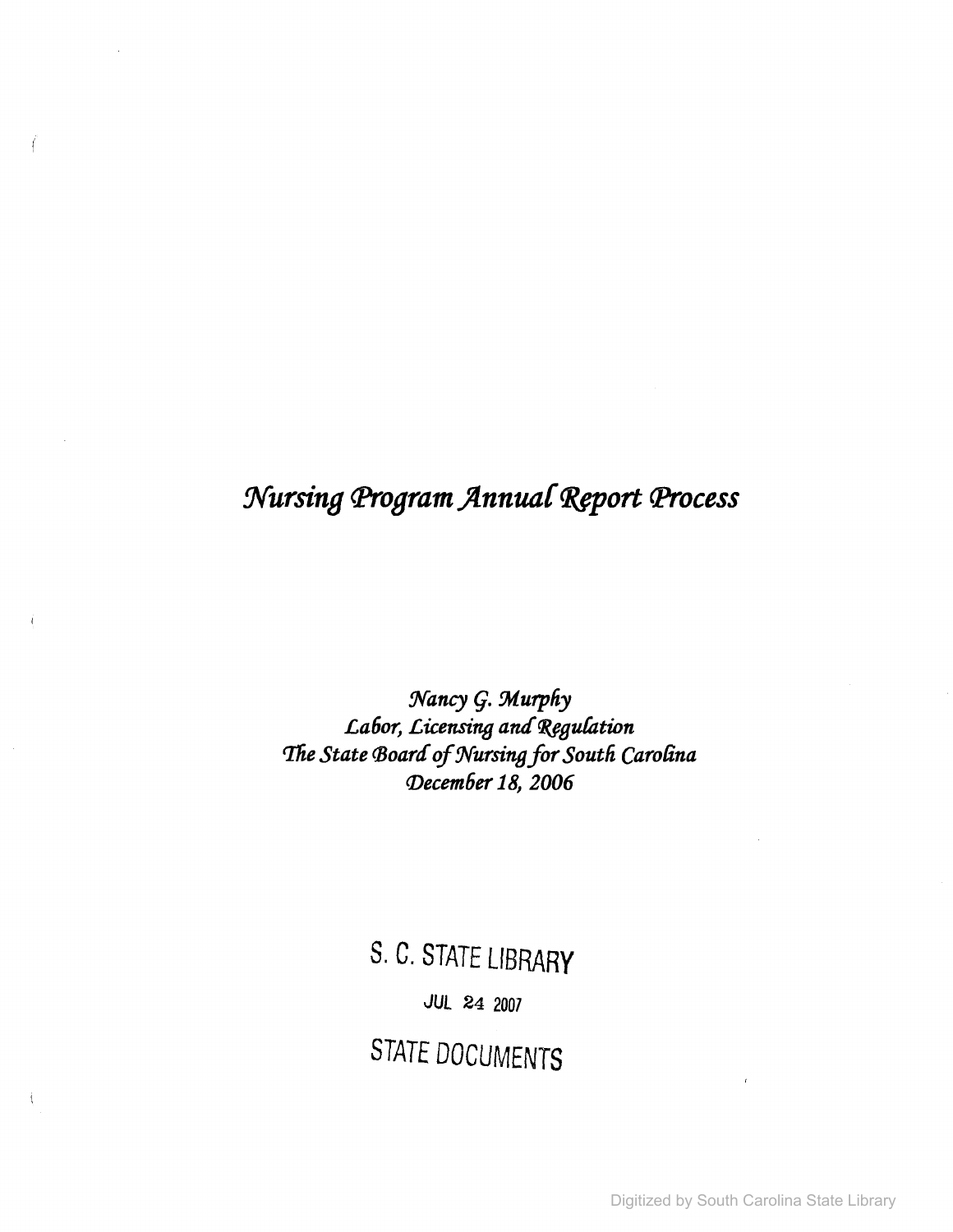### **Nursing Program Annual Report Process**

### **What is the problem you wish to investigate?**

I wish to investigate streamlining and increasing the effectiveness ofthe nursing program annual report process.

### **Why is this a problem?**

### **Background**

 $\{$ 

The mission of the State Board of Nursing for South Carolina is the protection of public health, safety and welfare by assuring safe and competent practice of nursing. This mission is accomplished in the practice of nursing and by promoting nursing excellence in the areas of education and practice. The Board licenses qualified individuals as licensed practical nurses, registered nurses or advanced practice nurses. Complaints are investigated and disciplinary action is taken when necessary. Schools of nursing are surveyed and approved to ensure quality education for future nurses.

Since the State Board of Nursing for South Carolina has the mission to protect the public, it has the responsibility of making sure that new graduate nurses are prepared to practice safely. The Board's powers and duties include establishing and developing minimum standards for and approving pre-licensure nursing programs. The Board then uses the prescribed standards identified as the basis for evaluating preparation for safe and effective nursing practice. Only graduates of approved nursing programs are eligible to take the National Council Licensure Examination (NCLEX), which is required for licensure.

Article 6 Nursing Education Programs Regulations 91-23 through 91-30 define terms and establish the criteria and procedures for approval of nursing programs. A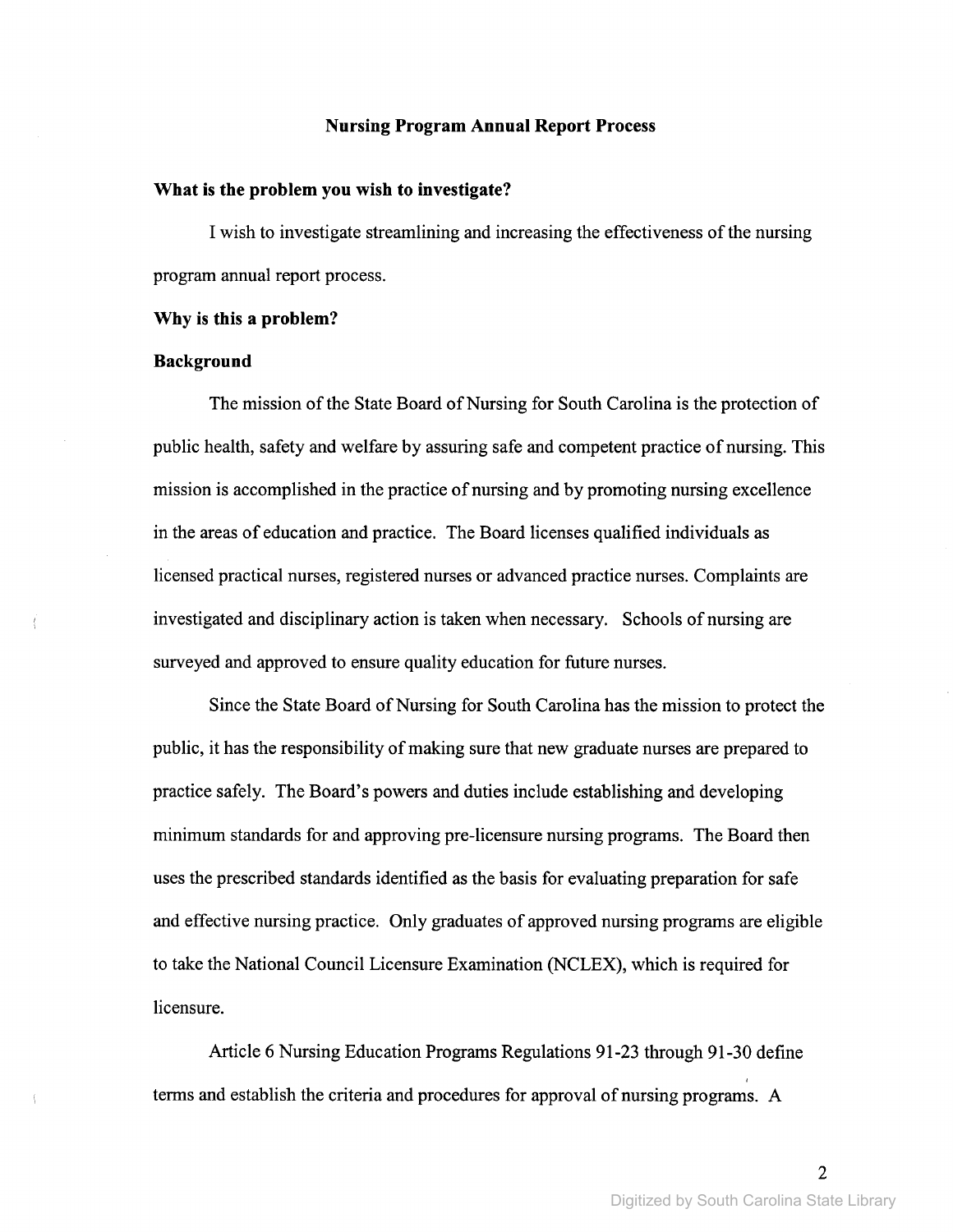school program begins the process with seeking initial approval (the official status granted to a newly established nursing program that shows evidence ofmeeting the Board's legal and education requirements) and then making application for full approval (the official status granted to a nursing program that demonstrates continued compliance with the Board's legal and educational requirements). If a program fails to meet the regulations, the Board has the authority to sanction after allowing for a reasonable opportunity to comply with the standards.

Nursing programs are to be surveyed for continuing approval every five years. The State Board of Nursing for South Carolina deems national accreditation with the National League for Nursing Accrediting Commission (NLNAC) or the Commission on Collegiate Nursing Education (CCNE) as meeting continuing approval requirements. The Nurse Consultant for Education continues to survey those schools that elect not to seek national accreditation.

All nursing programs, regardless of accreditation status, are required to complete an annual report. This report is utilized as a means of documenting continued compliance with the regulation standards and to collect data for the State Budget and Control Board Office of Research and Statistics (ORS) to compile as a part of the nursing workforce development information for South Carolina.

### **Customers**

The customers for our annual report are the Deans & Directors (schools) who complete the report, the Board (responsible for ensuring continued compliance with standards set) the ORS (responsible for compiling statistics from the data) and the nurse consultant (responsible for collecting and reviewing the reports).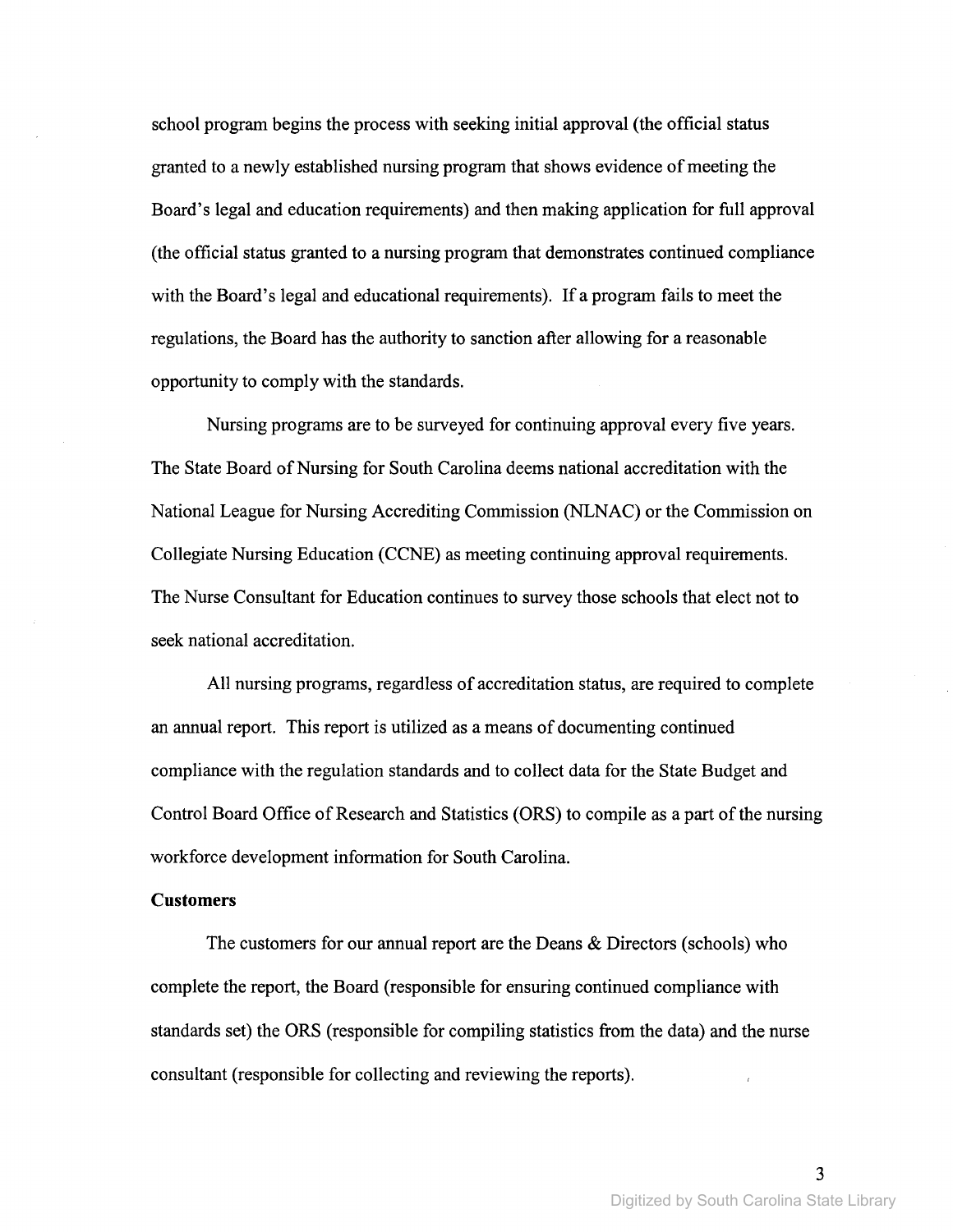### **Current Impact on Customers**

The annual report is mailed out to the nursing programs by March 31 of each year and is due back to the Board office by September 2. Data collected is for the school year ofJuly 1 through June 30. Schools are extremely busy with advisement and enrollment processes during August.

The Board's report consists of five sections. The prescribed report sections are separate files and cannot be linked together to allow for electronic exchange. One of the sections is designed to gather statistics regarding student enrollment and graduation. Two of the sections gather data regarding the faculty. Information about the faculty census, academic preparation and experience is collected. The fourth section requests information about annual program evaluation findings and changes that have occurred over the last year regarding the regulation standards. The last section includes an area for sharing future plans and proposals for the program along with anticipated methods of implementation. It also requires information about the clinical facilities utilized. The last two sections are open for narrative discussion. There are not specific criteria or questions to be addressed. Materials are also required to be attached such as a college catalog, an organizational chart and admission policies.

When the statistics section of the report was developed, schools did not have multiple entrance and multiple exit options with Associate Degree in Nursing (ADN) and Practical Nursing (PN) programs. The report does not include a way for these programs to convey their student figures.

Presently, there are forty nursing programs approved by the State Board of Nursing for South Carolina. Annual reports are to be reviewed by the nurse consultant to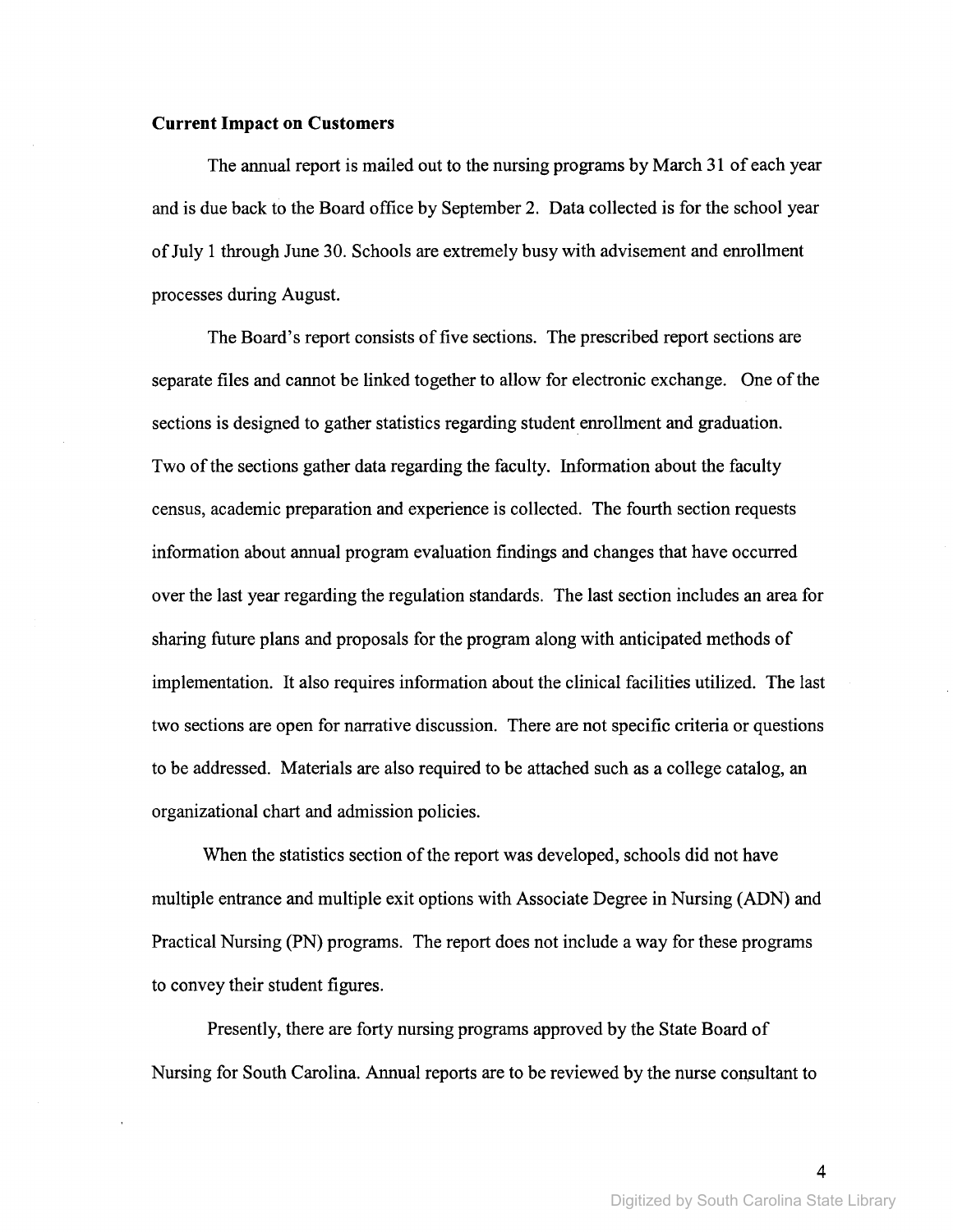assure continued compliance with Regulations when they are received. In addition, copies of the report statistical sheets must be made and sent to ORS. Reports are to be filed and then purged every three years.

Additionally, schools are requested to provide an update to program contact information every spring as not all the needed information is included in the annual report data collected.

### **Problem Statement**

The Deans and Directors have relayed that the annual report process is not user friendly and they have requested it be streamlined with computerized options available. Also, they would like for the due date to be changed to a different month.

The nurse consultant has observed that the report procedures do not identify key safety criteria to be assessed, key indicators for demonstration of continued compliance with Board standards or criteria requiring Board review. Information being captured is not consistent as each school individually completes the narrative section.

The ORS has relayed that they would like to be involved in any revisions of the statistics section to facilitate consistency of future data.

### **Data Collection**

Data was collected from a variety of sources to provide information and appropriate basis for the planning of the annual report changes. Also, it was used to help ensure that stakeholders/ customers had an opportunity to provide input and to incorporate buy-in to the final report format product.

Information, research and sample reports were requested and collected from the National Council of State Boards of Nursing (NCSBN), the National League for Nursing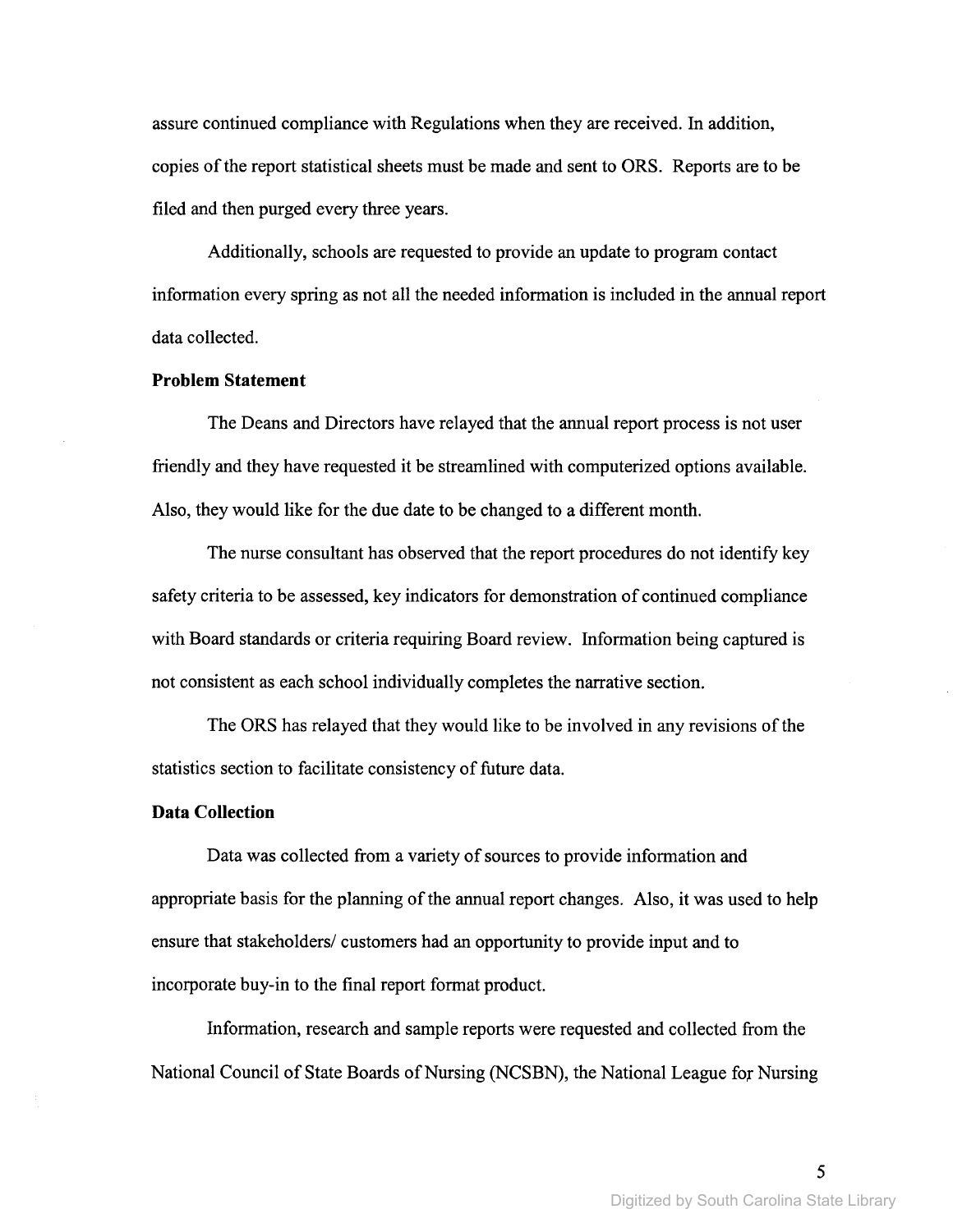Accrediting Commission (NLNAC), the Southern Regional Education Board (SREB) Council of Nursing Education Programs and other Boards of Nursing. The data was utilized to generate ideas and different perspectives for change considerations and to help identify criteria that should be included.

Suggestions and concerns regarding the annual report process were discussed and information was also collected from the following sources:

- meeting with the Advisory Committee on Nursing (ACON)
- meeting with the South Carolina (SC) Deans & Directors Council
- nurse consultant observations of data being collected on reports
- verbal comments relayed to the nurse consultant
- feedback received from the education program contacts at the ORS
- Board direction

In addition, a file with information from a survey conducted previously with the Deans and Directors of Registered Nurse and Practical Nurse Programs in South Carolina was available.

Please refer to Appendix A for Data Summary.

### **Data Analysis**

The nurse consultant will be responsible for facilitating the report improvement process and for implementing the changes identified and indicated by the analysis of data collected. Based on the analysis of the data collected, the consultant would like to pursue several important changes for this report process.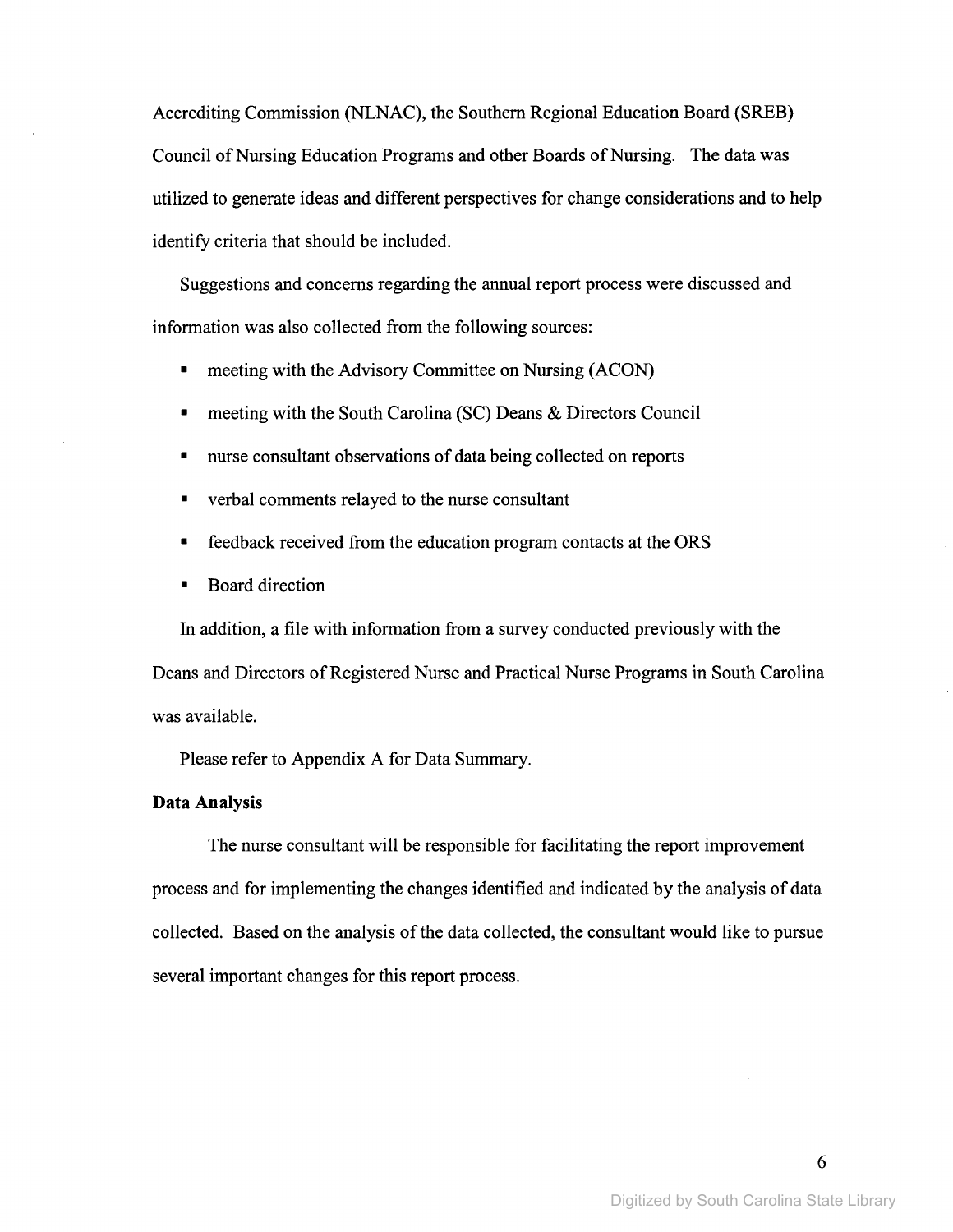First, the schools need the annual report due date realigned to preclude conflicts with the hectic student enrollment and advisement schedules. The consultant plans to move the report timeframe from September 1 to October 1.

Next, the report format needs to be changed. The report needs to be streamlined and prepared for electronic data exchange. It needs to be customer friendly for the schools to prepare while also objectively identifying key safety criteria and serving as an effective monitoring tool for regulation compliance. The consultant plans to work first with the Advisory Committee on Nursing (ACON), to include representatives from both the education and practice areas, to determine key safety and regulation criteria to be monitored. The consultant will also collaborate with the Information Resources Coordinator regarding database requirements for report design. Then, a draft report will be devised by the consultant and staffed through the ACON for input and recommendations. The ACON committee will then forward input and recommendations regarding the report process and format to the Board of Nursing for final action. Based on the data analysis, the Board of Nursing will benefit from an electronic format that utilizes its existing database software which would present no additional cost for the agency and is already supported by trained LLR and Board of Nursing staff. Also, ORS staffmay access fields for the information needed for statistics preparation hence eliminating the need for the Board staffto copy reports and for ORS staffto input the data.

Additionally, the data analysis further indicated that the consultant should include plans for working with ORS in the preparation of questions for gathering school statistical information. The consultant will schedule a meeting(s) with ORS personnel

I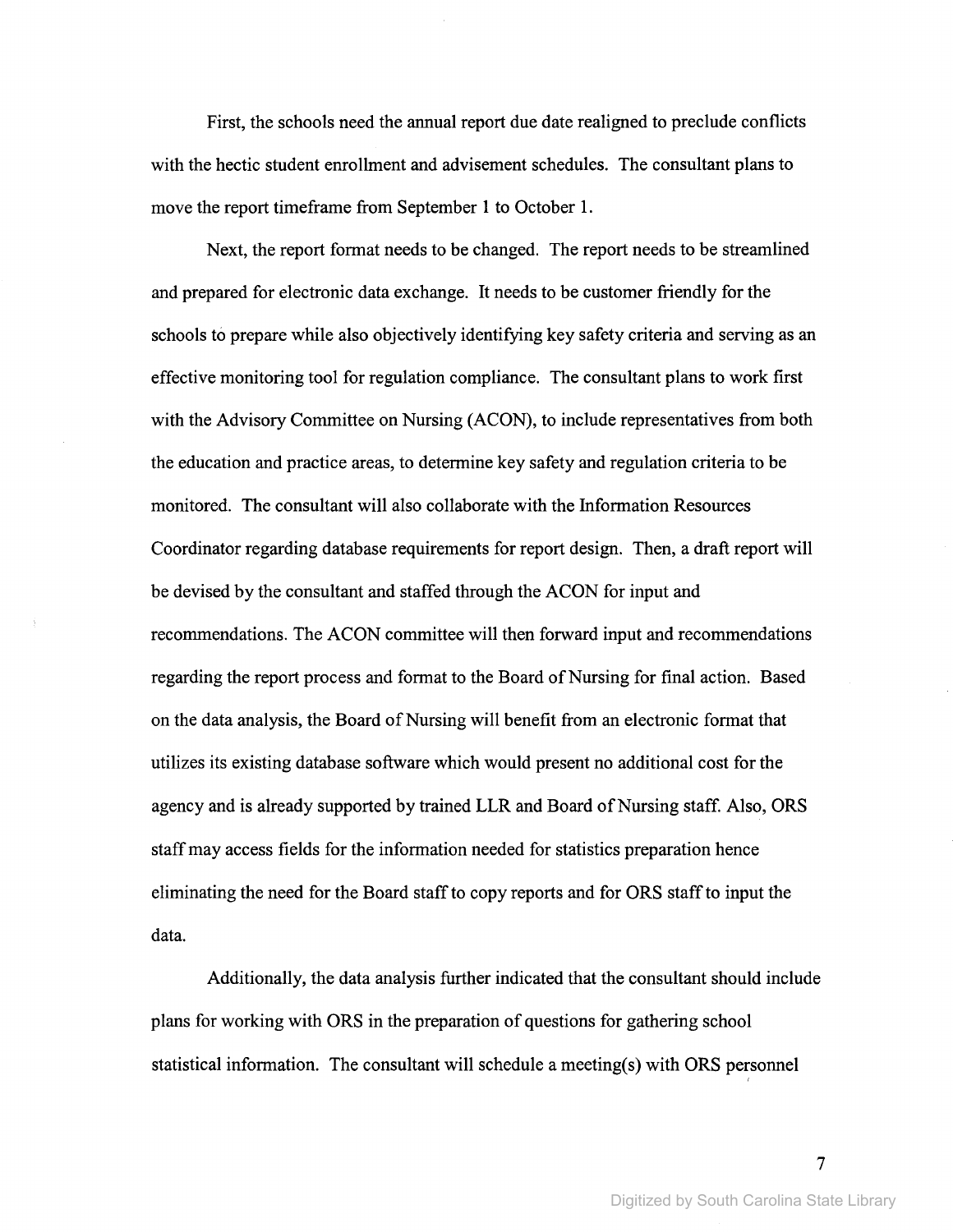involved with the Board of Nursing statistics processes. Questions may be developed collaboratively to allow for continuity of data collection and to provide for information needed by ORS.

Please refer to Appendix B for the Implementation Plan which provides more details regarding the analysis and evaluation of the data collected and the consultant plans for changes in the process. Information is also included in the next section regarding the Board of Nursing procedures for making changes in its processes.

#### **Implementation Plan**

The Board of Nursing procedure for changing the nursing program annual report process will begin in the Advisory Committee on Nursing (ACON). The ACON will appoint a task force to work on the project with the nurse consultant. The task force and the nurse consultant will then bring the proposed new process back to the ACON. The ACON will consider the recommendations of the task force and nurse consultant in its consideration ofthe proposal for the report process and format changes. After ACON has recommended approval for the proposal, it will then be forwarded to the Board of Nursing. Next, the Board will consider the recommendations of the ACON in its deliberations of the proposal. Final action will be taken by the Board of Nursing.

The implementation plan will incorporate changes indicated by the analysis of available data. Customers have requested that consideration be given to deleting the operational definitions that have previously been utilized in the report such as attrition rates, part-time FTE, full scope and limited scope as there is not agreement or consistency in how these terms are defined by the individual institutions. The ACON task force will plan for ways to elicit data that is generic to all programs such as using the terminology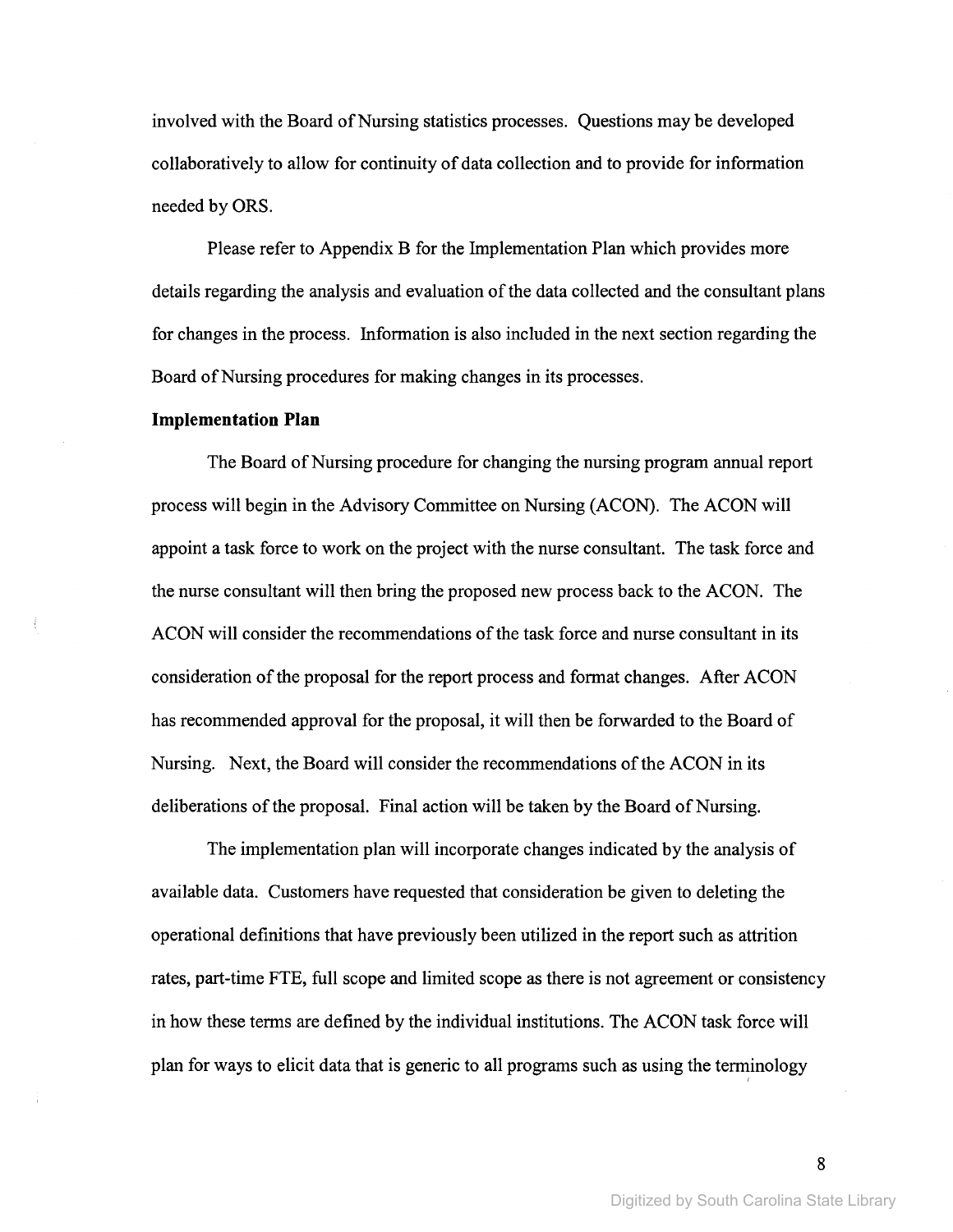of graduates and students entering clinical courses that will lead to the same outcome information. Regulations will be reviewed for process authority.

### **Considerations**

Developing electronic process

- Electronic options (e-mail, on-line, software database options available)
- Cost
- Technical support required
- **Training**

### Format change

- Customer consensus and support for the new process (Deans & Directors, ORS, Board)
- Identifying and achieving consensus on key criteria for monitoring
- Utilizing key safety criteria versus overall narrative format

Continuity of statistical data collection

- Considerations for data collection methods
- Impact on ORS internal processes

### **Resources**

- Stakeholders/ Customers (SC Deans & Directors, ORS, Board of Nursing)
- Information Resource Coordinator
- National organizations such as the National Council of State Boards of Nursing (NCSBN), the National League for Nursing Accrediting Commission (NLNAC), the Southern Regional Education Board (SREB) Council of Nursing Education Programs and other Boards of Nursing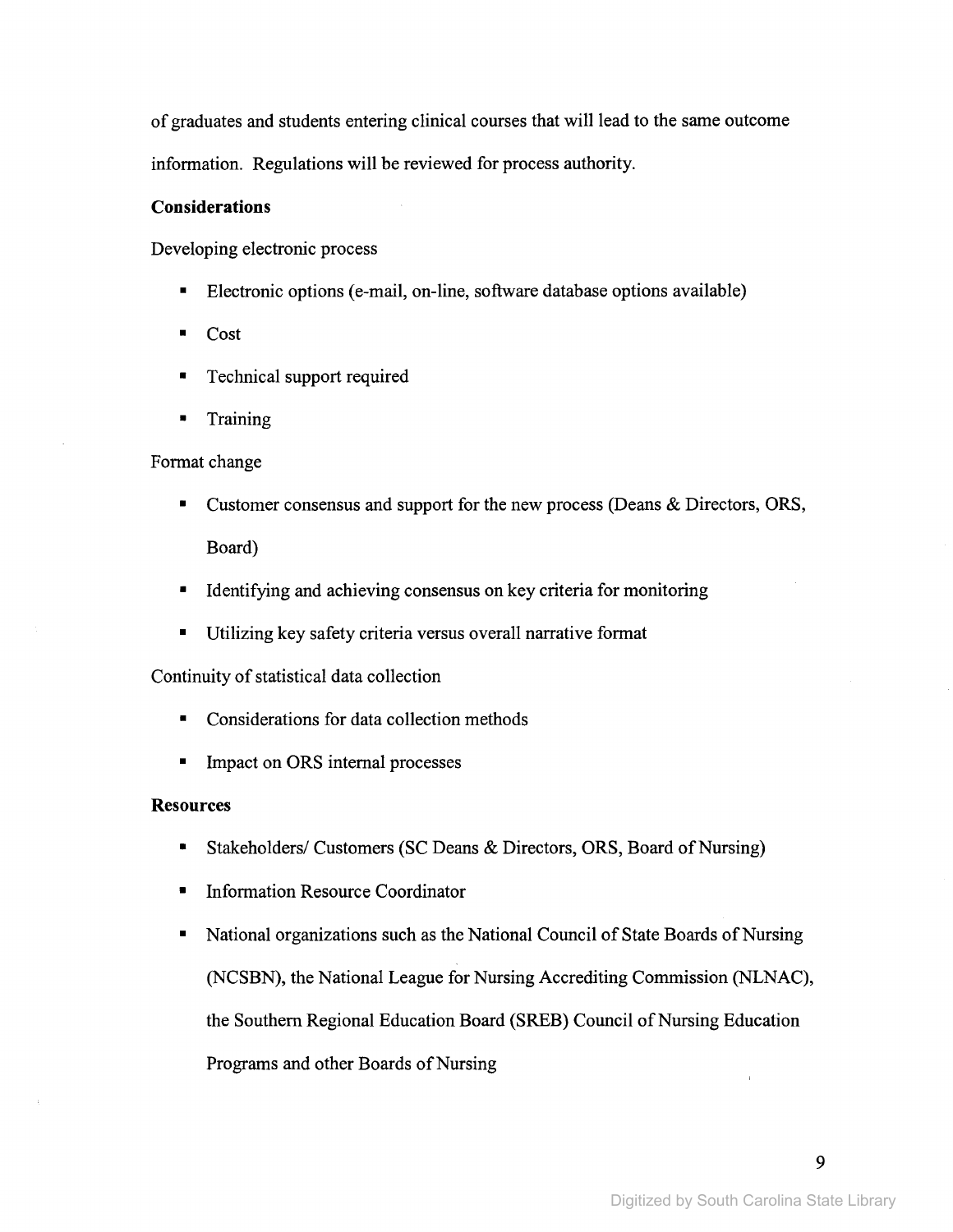Please refer to Appendix B for the PDCA Implementation Plan.

### Evaluation Method

### **Evaluation Prior to Implementation of the New Report**

After the Board of Nursing has approved the proposed report, the nurse consultant will work with the agency's Information Resource Coordinator to implement the report into an online format associated with the nursing data base and to identify required fields for completion. The report will also be available in an electronic format option that may be e-mailed between the school, the Board and ORS as the on-line process is developed. The four schools that are members of the task force have volunteered to participate in a mini pilot to test the online report before it is to be integrated and made available for the 2006 process. After the mini pilot, the task force will meet and evaluate the online process. A meeting will be scheduled with the Information Resource Coordinator to address any technical concerns. In addition, the Information Resource Coordinator will coordinate with the ORS to ensure that they can access the fields necessary for the data they collect.

### Evaluation After the First Implementation (Full Pilot) of the New Report

A short evaluation will be included at the end of the report for schools to complete as they finish and submit their information to the Board of Nursing. The feedback will be collected and reviewed by the ACON and the Board of Nursing with updates staffed and implemented as indicated. The nurse consultant will request to be on the April 2007 Deans and Directors Council meeting agenda to discuss the first time utilization ofthe new process. The information gathered from the key safety criteria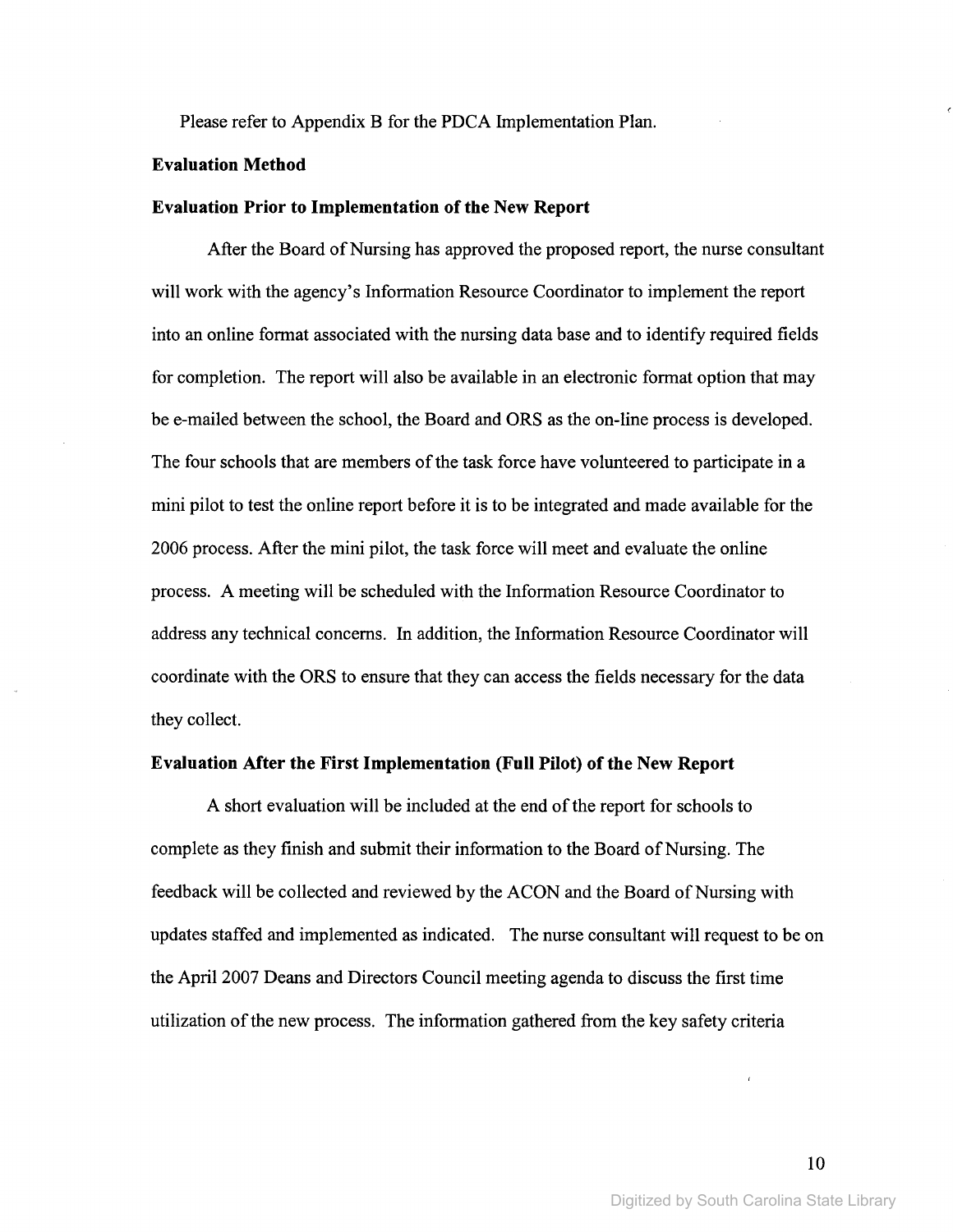identified will be assessed and researched by the nurse consultant. Findings will be forwarded for Board review as indicated.

### **Ongoing Monitoring and Update Methods**

Future plans for monitoring and measuring include continuing to provide an evaluation with the report as it is completed each year and to continue to collect feedback from the SC Deans and Director's Council. The nurse consultant will evaluate information being received regarding continued compliance with the standards. Results will also be staffed and shared with the ACON and Board of Nursing as appropriate for any changes or issues requiring its action.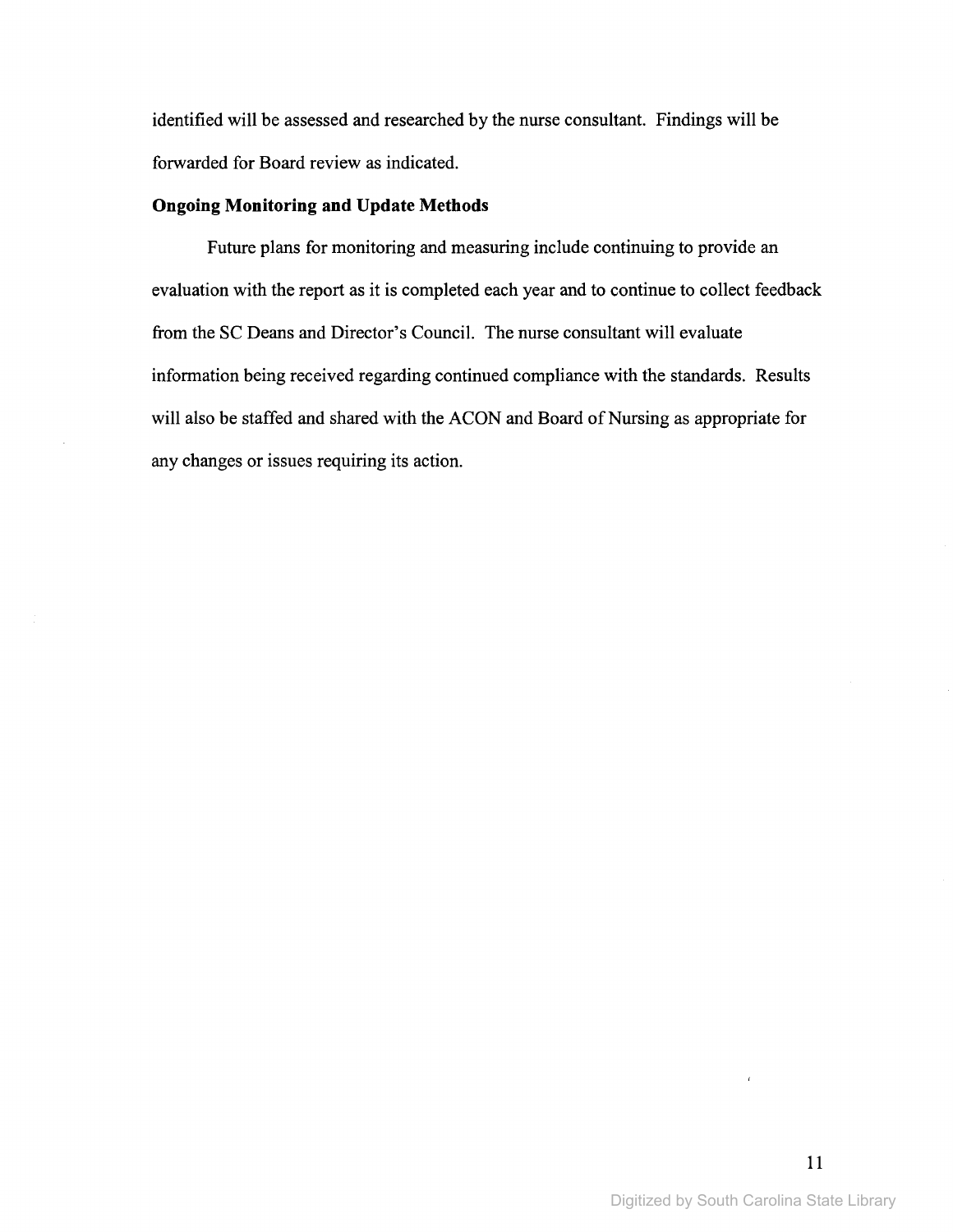### **References**

Institute of Medicine of the National Academies (IOM) Report (Released April 2003). Health Professions Education: A Bridge to Quality. Retrieved April 2003 from: http://www.iom.edu/

National Council of State Boards of Nursing (NCSBN) White Paper (Adopted August 2004). On the State of the Art of Approval/ Accreditation Processes in Boards of Nursing. Retrieved August 2004 from:

http://www.ncsbn.org/regulation/nursingeducation nursing education papers.asp

National Council of State Boards of Nursing (NCSBN) (Adopted August 2005).

Systematic Review of Studies of Nursing Education Outcomes: An Evolving Review. Retrieved August 2005 from:

http://www.ncsbn.org/regulation/nursingeducation\_nursing\_education-papers.asp

National Council of State Boards of Nursing (NCSBN) Position Paper (Adopted August

2005). Clinical Instruction in Prelicensure Nursing Programs. Retrieved August 2005 from:

http://www.ncsbn.org/regulation/nursingeducation\_nursing\_education\_papers.asp National Council of State Boards of Nursing (NCSBN) Position Paper (Adopted August 2006). Evidence-based Nursing Education for Regulation. Retrieved August

2006 from:

http://www.ncsbn.org/regulation/nursingeducation\_nursing\_education\_papers.asp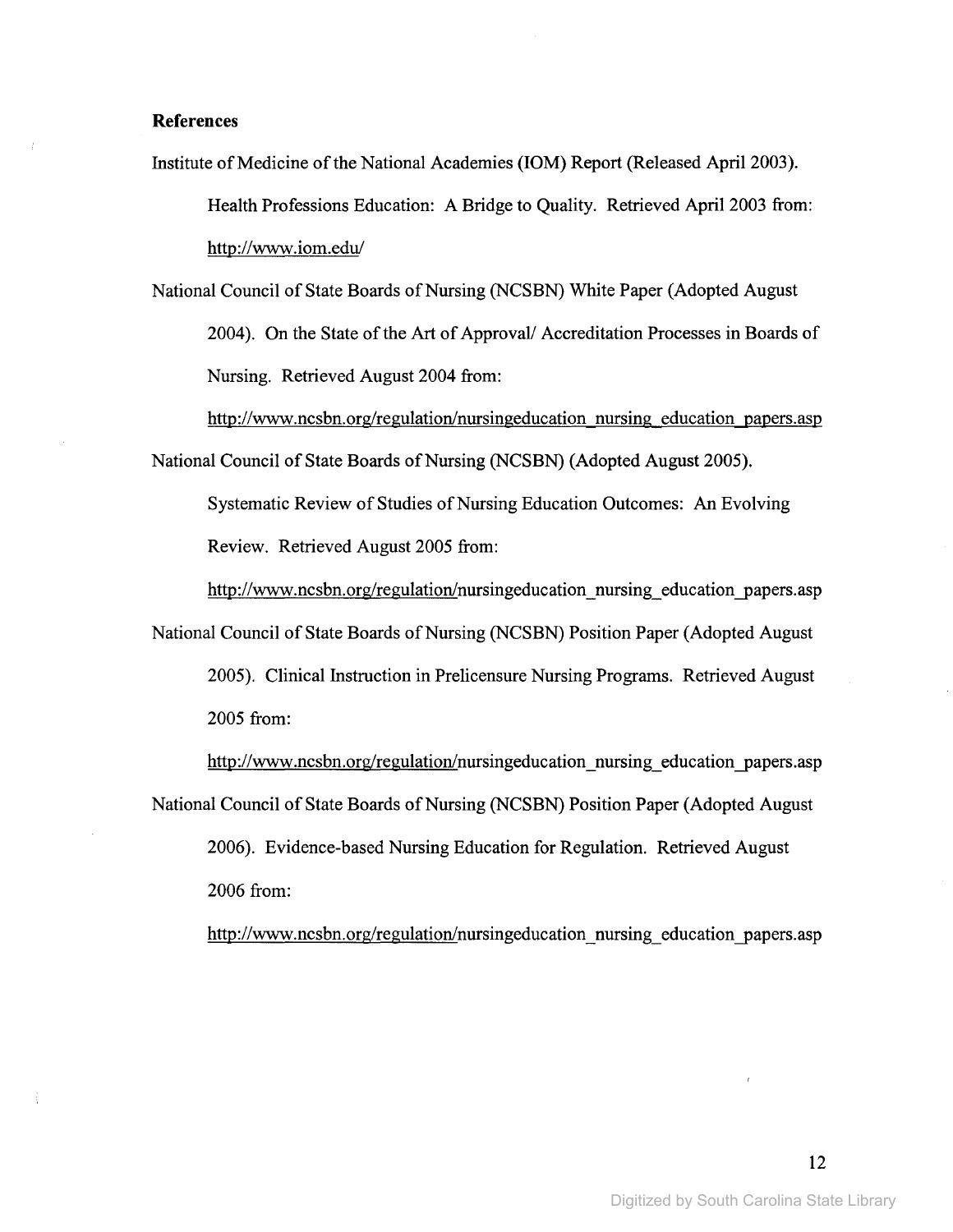South Carolina Code of Laws, Title 40 - Professions and Occupations, Chapter 33, Nurses, Article I, Nurse Practice Act. Retrieved May 2004 from: http://www.scstatehouse.net.

South Carolina Code of Regulations Chapter 91. Department of Labor, Licensing and Regulation - State Board of Nursing. Article 6, Nursing Education Programs. Retrieved May 2004 from: http://www.scstatehouse.net.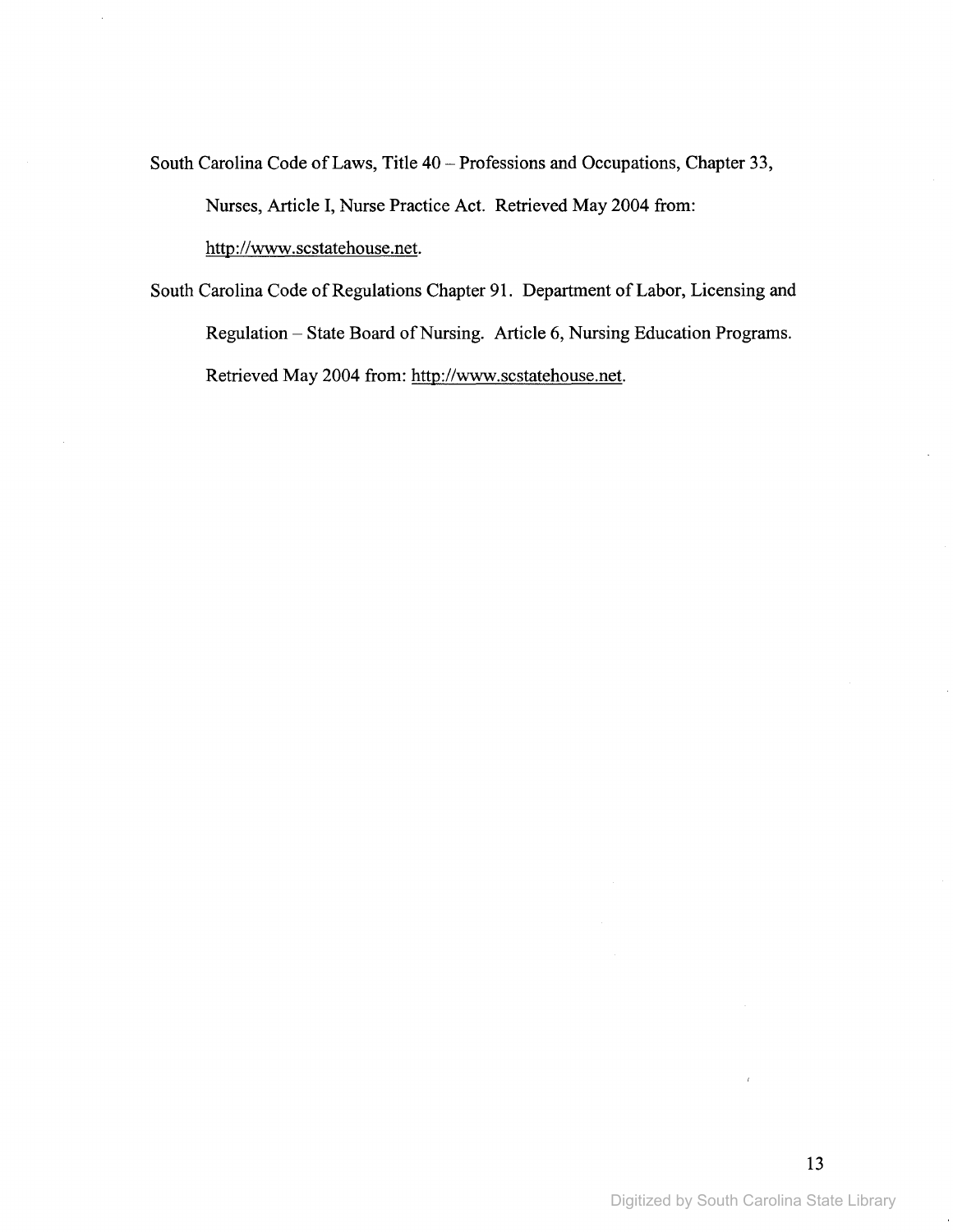## Appendix A

## **Data Summary**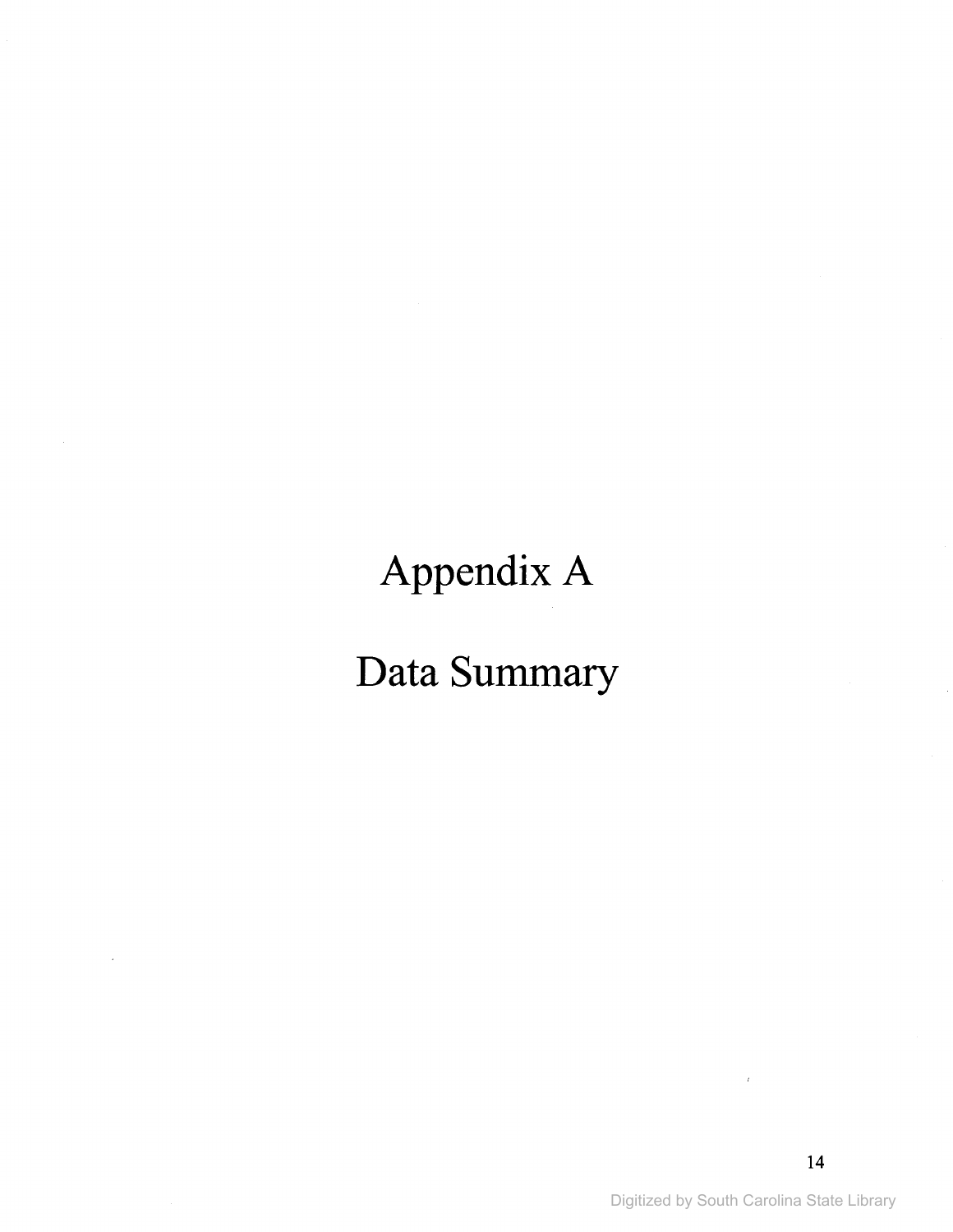### **Review of Annual Report Requirements**

**Suggestions and Concerns**

### **Summary of Data Collected**

### **I. Data Collected**

**Explored information and research available. Contacted other State Boards of Nursing (interviews by telephone, e-mail contacts) to discuss their particular report processes and to request they share a sample report. Benchmarked with the following organizations:**

- National Council of State Boards of Nursing (NCSBN)
- National League for Nursing Accrediting Commission (NLNAC)
- Southern Regional Education Board (SREB) Council of Nursing Education Programs
- Other State Boards of Nursing

### **II. Data Collected Regarding Annual Report Process Suggestions and Concerns**

Information collected from the following sources:

- meeting with the Advisory Committee on Nursing (ACON)
- meeting with the SC Deans & Directors Council
- nurse consultant observations of data being collected on reports
- verbal comments relayed to the nurse consultant
- feedback received from the education program contacts at the ORS
- Board direction

### **Suggestions and concerns included the following comments:**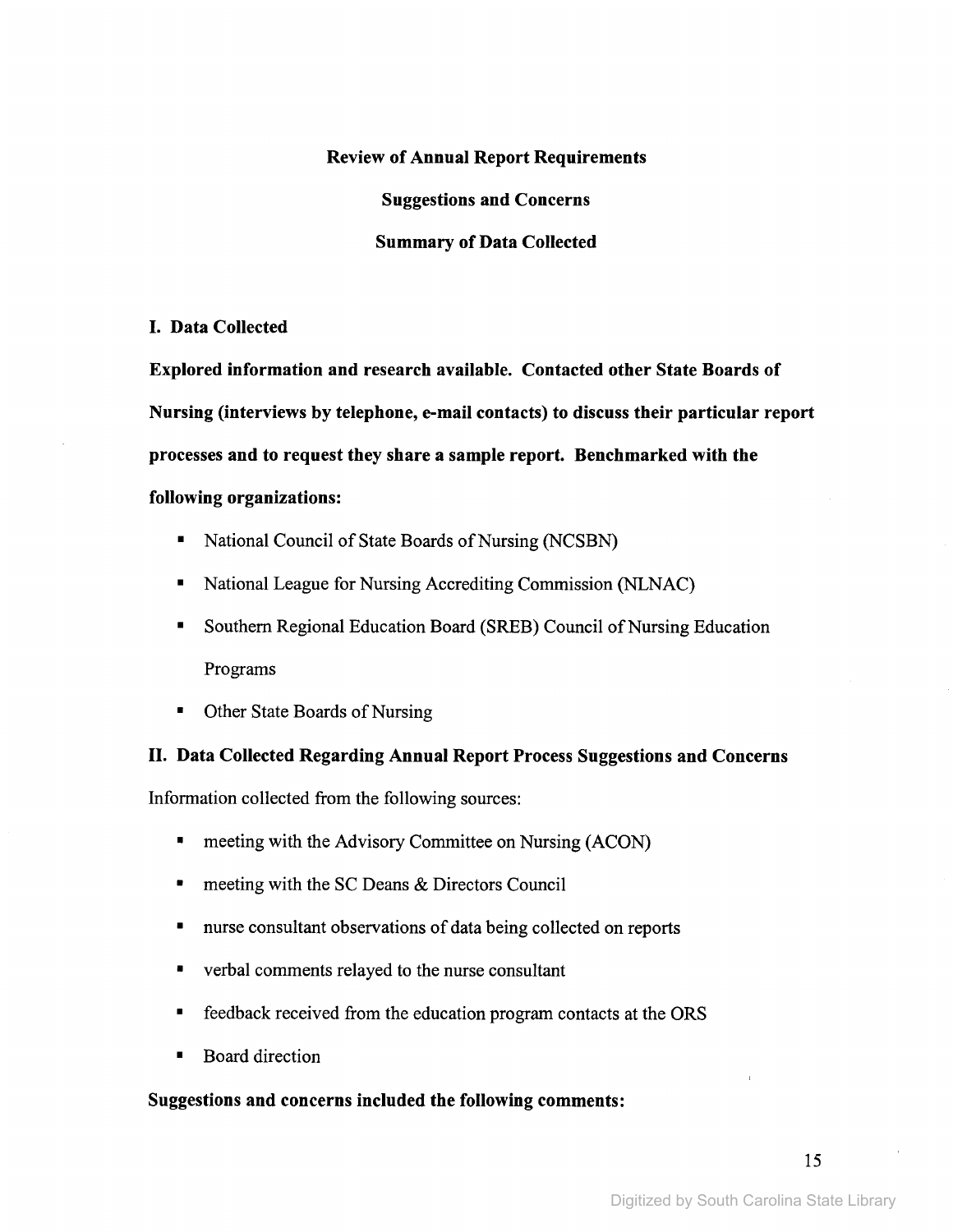Develop more specific guidelines

Streamline process

Include relevant data and avoid repetition

Consider computerized options

Explore consistency as possible with other data reports requested

Needs to be more user friendly

Need to look at attrition – defined differently by each school, no regulatory authority

Explore ways to make the process less burdensome

Examine need to and relevance of sending in supplemental materials e.g. faculty data

sheet, catalog, organizational chart, etc.

Change date due to October I

Need to look at operational definitions utilized, not standard for all schools, explore eliminating, elicit information in another manner

Identify key safety criteria to be assessed, indicators and specific guidelines for demonstration of continued compliance with the standards or criteria requiring Board review

More specific objective and less open-ended (subjective interpretation) type questions and responses

Need to maintain consistency with statistics being collected, however, also need to find a way to be more uniform among the schools, present information collected is not always clear or provided in the same manner

Electronic format utilizing current database would allow data to be accessed by the ORS, would eliminate the need to input for processes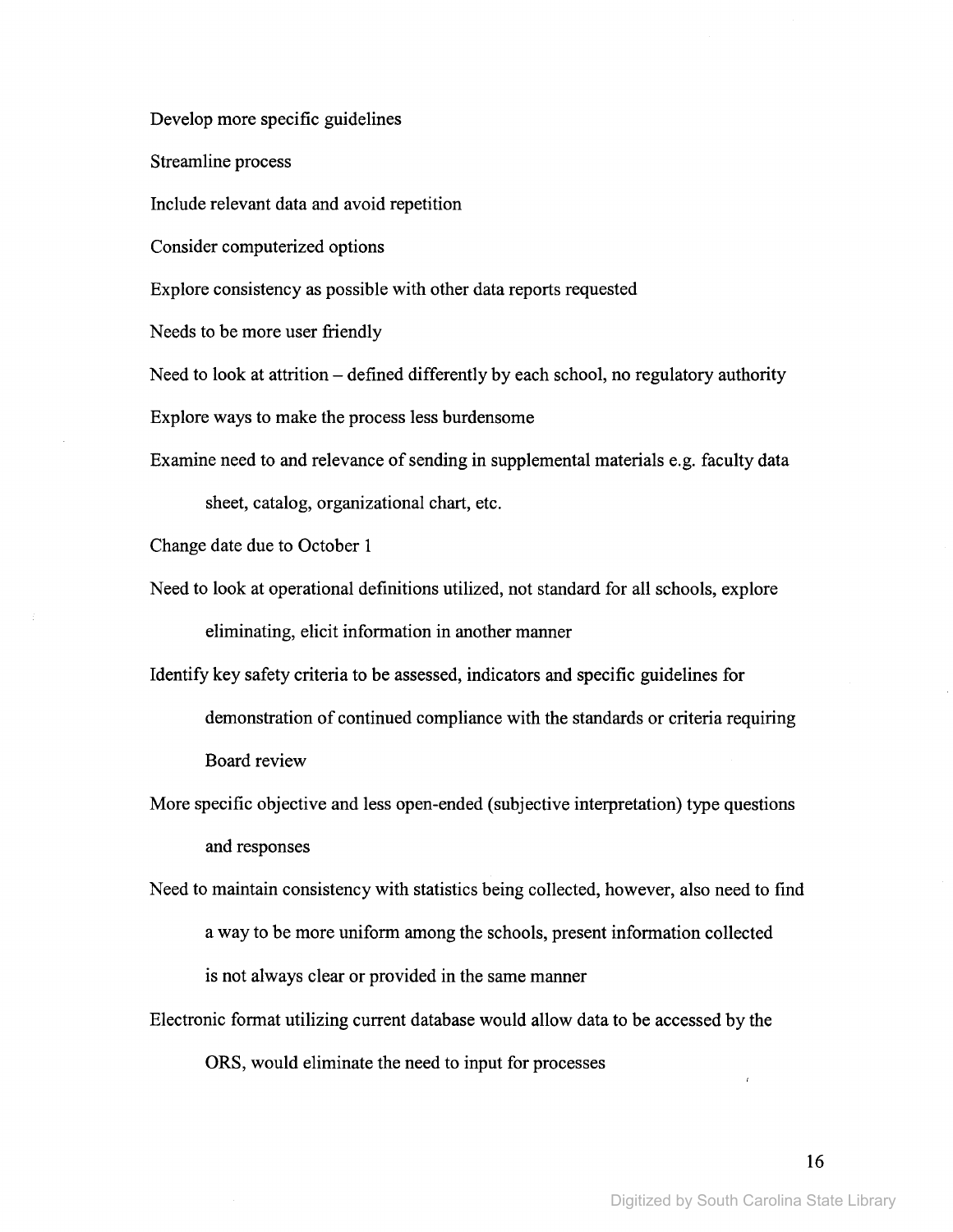The ORS relayed that they would like to be involved and able to provide input regarding

revisions of the statistics section to facilitate consistency with future data

Design process with criteria regarding the Board's mission - public safety

Recommend a streamlined process with consideration given to safety factors and current

regulations

### III. Previous Data Collected

Information collected from a survey conducted previously with Deans and Directors of Registered Nurse and Practical Nurse Programs in South Carolina

A. What are the positive and negative aspects of the annual report?

### Positive comments received:

Data collection at the state level

Updates the Board of changes with program

Board advised of changes and future plans

Helps put the year in perspective

Provides needed data for the Board

Fairly easy at present

### Negative comments received:

Too lengthy - needs to be streamlined

Too time consuming

Directions not clear

Would like RN and PN to be the same

May be redundant in areas especially the part on submitting data on faculty credentials

and teaching assignments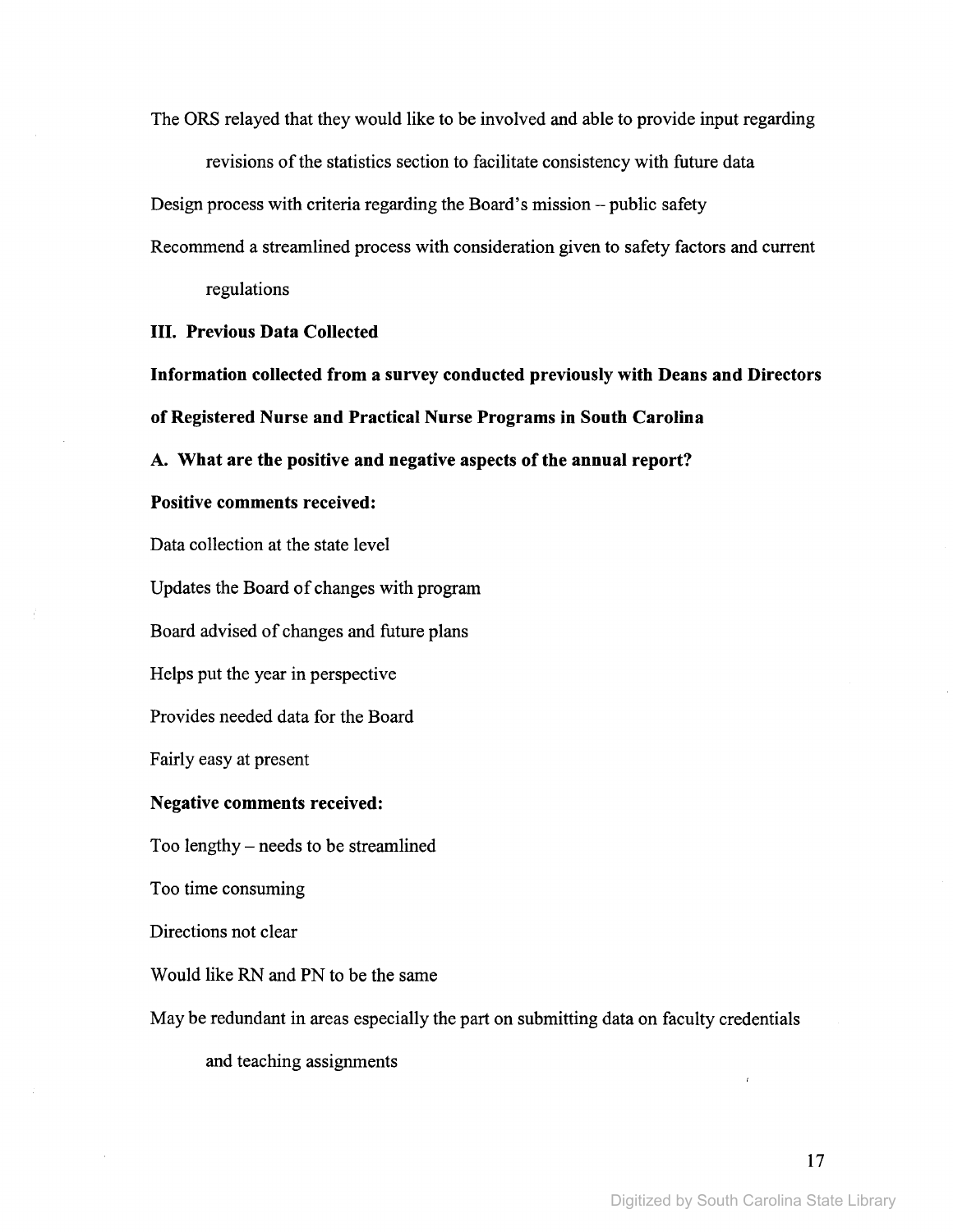A lot of unnecessary information required

Cumbersome and time consuming

Repetitive, especially if there have been few changes and a recent site survey

Particularly time consuming if required to prepare an annual report and self-study for

approval or for accreditation

Not user friendly

Same content is repeated each year

Too long

Too  $\log -$  is the attrition chart needed

How is information used

Explore if criteria may be like what required on other reports e.g. SREB, NLNAC, etc.

Duplicative

ţ

Need more specific guidelines

### **B. What would make this annual report process easier for you?**

### **Comments received:**

Streamline the process! If the Board's responsibility is to protect public safety then the reporting process should be designed to provide only the information needed to do this, computerize it

If data on faculty and teaching assignments is the same from the previous year  $-$  this

information should not have to be submitted again

Should be brief, clear form to be competed

Determine what information is critical that should be submitted yearly and delete areas that are not likely to change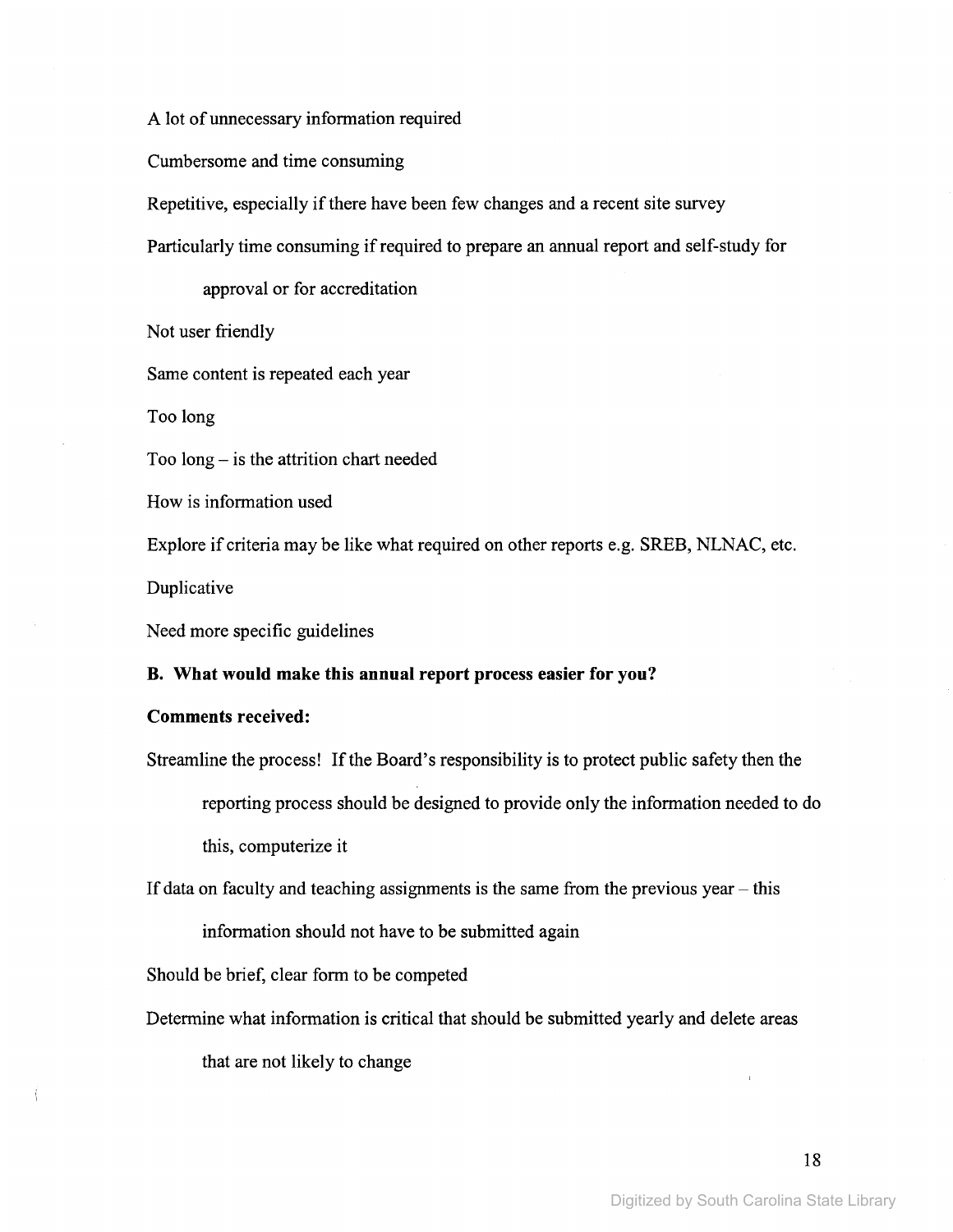**Appendix B**

# **PDCA Implementation Plan**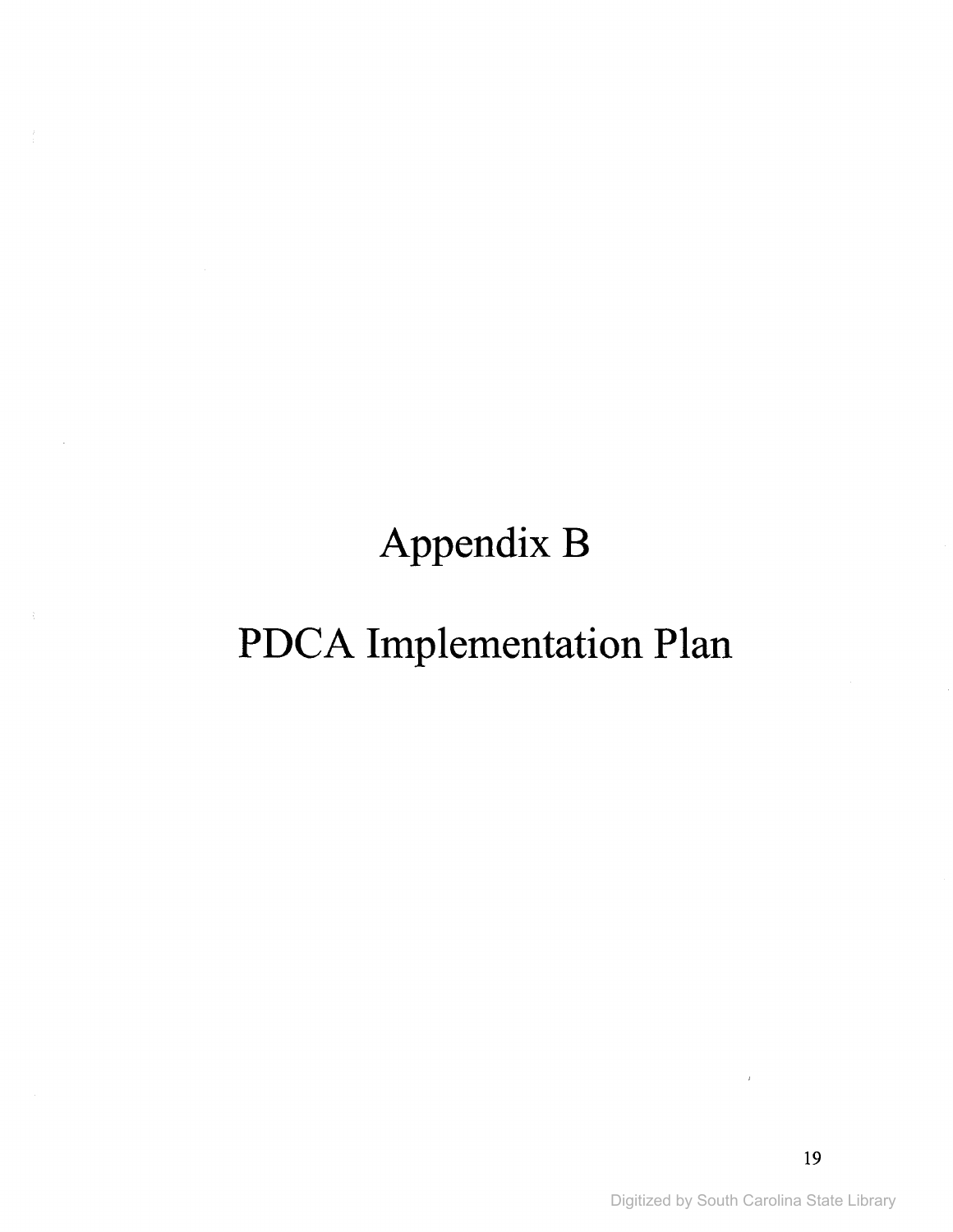## **Figure 1 Nursing Program Annual Report**

**Streamlining and Improving the Effectiveness of the Annual Report Process**

## **PLAN**

### **ACT**

Collect Feedback from Deans & Directors Continue to Monitor & Update

Establish Task Force Gather, Review & Analyze Data & Customer Feedback Review the Annual Report Requirements, Policies & Procedures Benchmark with NCSBN, NLNAC, SREB, Other BON Review Regulations Identify Key Safety Criteria

Research On-line Options Collaborate with Information Resources Coordinator Collaborate with ORS Revise Annual Report Develop Instructions

Staff Proposed Report with ACON Request BON Approval Proposed Report Revise Report Policies & Procedures Conduct Mini Pilot of Proposed Report Collect Customer Feedback & Evaluate Draw Conclusions & Check for Revisions Needed Meet with Deans & Directors Pilot Approved New Report



### **CHECK**

Provide Resources for Questions & Technical Support Collect & Evaluate Feedback from Pilot Draw Conclusions Check for Revisions Needed



**DO**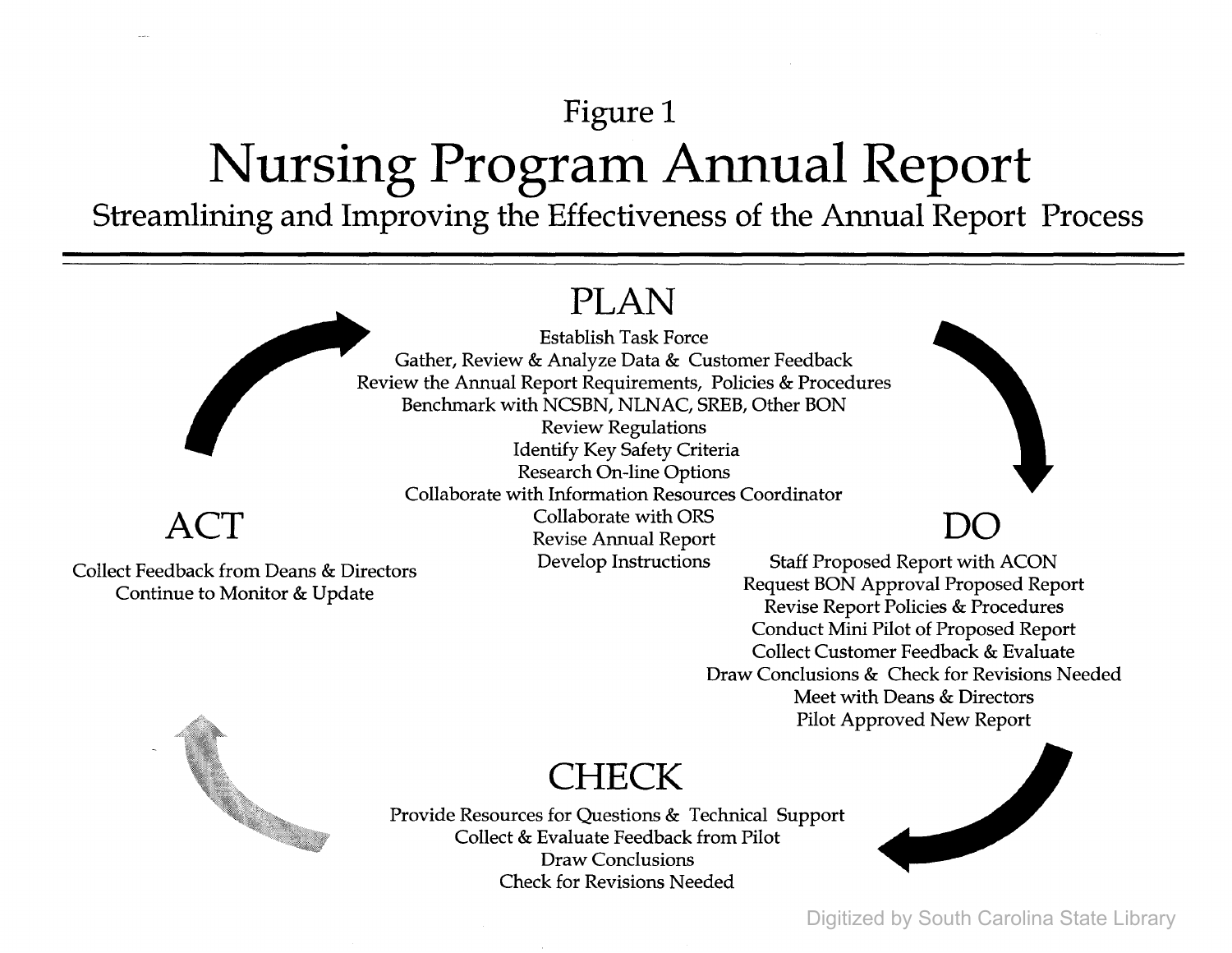### **Implementation Plan**

 $\sim 10^7$ 

| <b>Action Needed</b>                                                                                                      | <b>Potential Resources/ Potential Barriers</b>                                                                                                                                                                                                                 | <b>Target</b><br><b>Timeframe</b> | Cost                                                   | <b>Responsible</b><br>Party              |
|---------------------------------------------------------------------------------------------------------------------------|----------------------------------------------------------------------------------------------------------------------------------------------------------------------------------------------------------------------------------------------------------------|-----------------------------------|--------------------------------------------------------|------------------------------------------|
|                                                                                                                           | Plan                                                                                                                                                                                                                                                           |                                   |                                                        |                                          |
| Place revision of nursing program annual<br>report on ACON meeting agenda                                                 | Help ensure that stakeholders and customers have an<br>opportunity to provide input, to incorporate buy-in to<br>the end product, to include both practice and<br>education perspective regarding Board's mission and<br>safety, to follow Board protocols     | 4/18/06                           | Staff time                                             | Nurse consultant                         |
| Establish ACON task force                                                                                                 | Include education customers and also practice<br>representation for input regarding safety criteria and<br>relevant information to be collected                                                                                                                | 4/18/06                           | ACON & task<br>force members<br>serve as<br>volunteers | Nurse consultant                         |
| Collect data/input from customers and<br>ACON regarding annual report<br>suggestions and concerns                         | Provide information for planning and diverse input<br>related to Board mission and safety for criteria to be<br>developed                                                                                                                                      | 4/18/06                           | As above                                               | Nurse consultant<br>& ACON task<br>force |
| Collect data/input from customers and<br>SC Deans & Directors Council regarding<br>annual report suggestions and concerns | Provide information for planning and input from<br>customers, include council representatives on the task<br>force, discuss plan for targeting specific criteria, plan<br>e-mail and on-line format for ease of entering<br>information and streamlined report | 4/18/06                           | Staff time                                             | Nurse consultant                         |
| Review annual report requirements,<br>policies and procedures                                                             | Establish baseline data and review of present<br>requirements, regulations and process                                                                                                                                                                         | 6/1/06                            | ACON & task<br>force members<br>serve as<br>volunteers | <b>ACON</b> task force                   |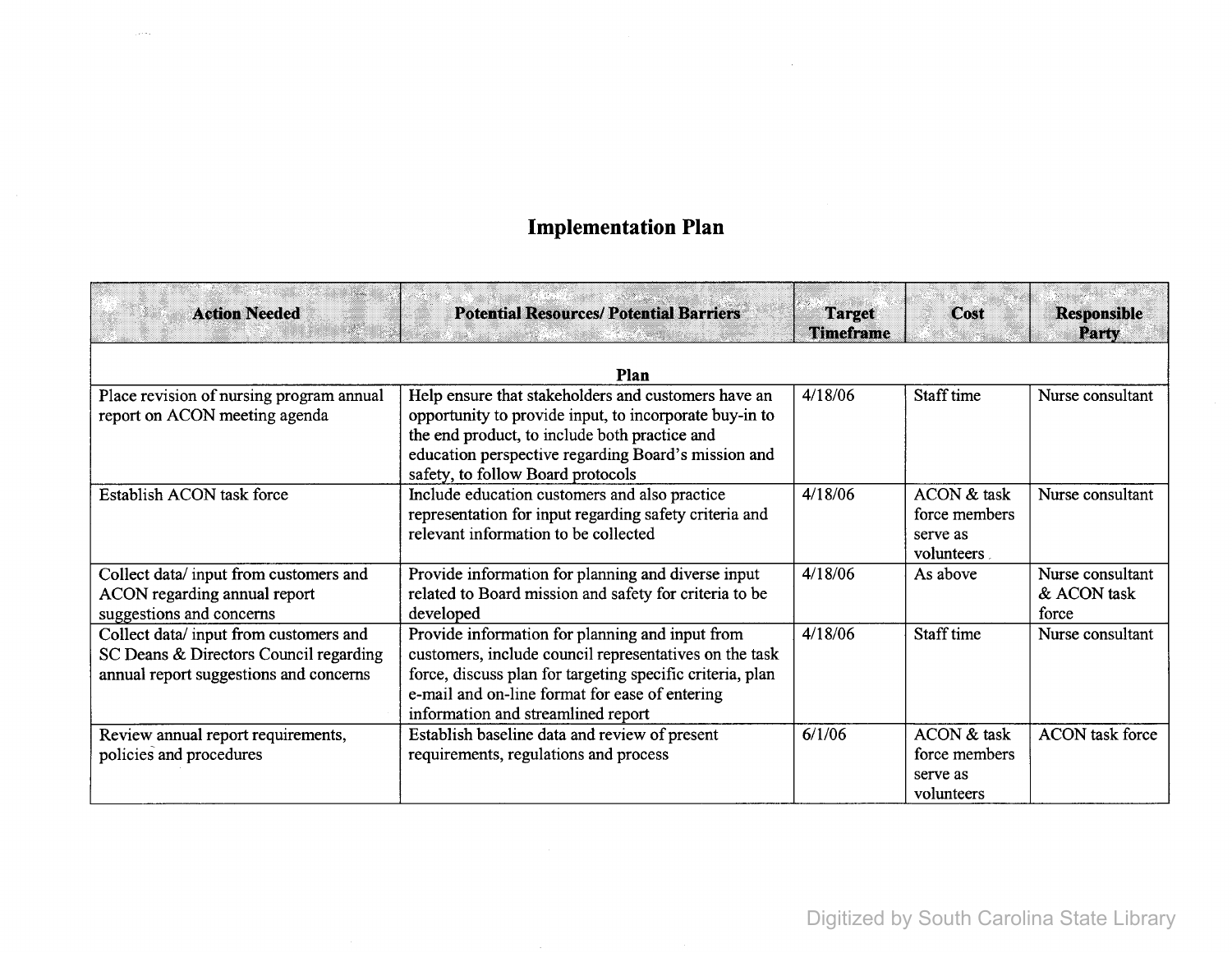| <b>Action Needed</b>                                                                                                                                                | <b>Potential Resources/ Potential Barriers</b>                                                                                                                                                                                                                                                                                                                                                                                                                                                                            | <b>Target</b><br><b>Timeframe</b>                    | Cost                                                   | <b>Responsible</b><br>Party |
|---------------------------------------------------------------------------------------------------------------------------------------------------------------------|---------------------------------------------------------------------------------------------------------------------------------------------------------------------------------------------------------------------------------------------------------------------------------------------------------------------------------------------------------------------------------------------------------------------------------------------------------------------------------------------------------------------------|------------------------------------------------------|--------------------------------------------------------|-----------------------------|
| Benchmark and research with NCSBN,<br>NLNAC, SREB, other BON                                                                                                        | Explore information and research available from<br>NCSBN, NLNAC, SREB and other BON to generate<br>ideas, explore possibilities and help identify criteria                                                                                                                                                                                                                                                                                                                                                                | $4/18/06 -$<br>6/1/06                                | Staff time                                             | Nurse consultant            |
| Review regulations, analyze data<br>collected from ACON and SC Deans &<br>Directors Council along with nurse<br>consultant, Board and previous feedback<br>received | Establish regulatory requirements that must be met in<br>the process, review present policies and procedures to<br>consider in planning possible changes (e.g. date<br>reports due, etc.), analyze and evaluate data collected<br>and plan for report changes identified and indicated                                                                                                                                                                                                                                    | $6/1/06$ ,<br>$6/29/06$ ,<br>7/13/06                 | ACON & task<br>force members<br>serve as<br>volunteers | <b>ACON</b> task force      |
| Identify key safety criteria                                                                                                                                        | Establish criteria identifying and monitoring safety to<br>be included in the report                                                                                                                                                                                                                                                                                                                                                                                                                                      | $6/1/06$ ,<br>6/29/06                                | As above                                               | <b>ACON</b> task force      |
| Research on-line options                                                                                                                                            | Explore software options and technical expertise,<br>training, cost required to include options NCSBN and<br>other BON are using and may recommend, contact<br>other BON with annual reports presently on-line<br>Options identified included one program that is<br>customized, expensive and Board specific, one that is<br>approximately \$100/ month and Boards using their<br>own licensing database or e-mail format                                                                                                | $4/18/06 -$<br>6/1/06                                | Staff time                                             | Nurse consultant            |
| Collaborate with Information Resource<br>Coordinator regarding on-line options                                                                                      | Collaborate with Information Resource Coordinator in<br>the initial planning as well as throughout the process<br>Discuss options identified, discuss utilization of BON<br>database would be most cost effective – no additional<br>cost to the agency for software, OIS and nursing staff<br>presently using system and would not incur software<br>training costs, ORS can already access designated<br>fields, also e-mail could be utilized as another option<br>as database process is developed, would incur staff | $5/24/06$ .<br>$6/27/06$ ,<br>8/23/06,<br>October 06 | Staff time                                             | Nurse consultant            |
| Continued next page                                                                                                                                                 | time for the online programming of the report                                                                                                                                                                                                                                                                                                                                                                                                                                                                             |                                                      |                                                        |                             |

 $\label{eq:2.1} \mathcal{L}(\mathcal{L}(\mathcal{L})) = \mathcal{L}(\mathcal{L}(\mathcal{L})) = \mathcal{L}(\mathcal{L}(\mathcal{L})) = \mathcal{L}(\mathcal{L}(\mathcal{L}))$ 

 $\sim 10^7$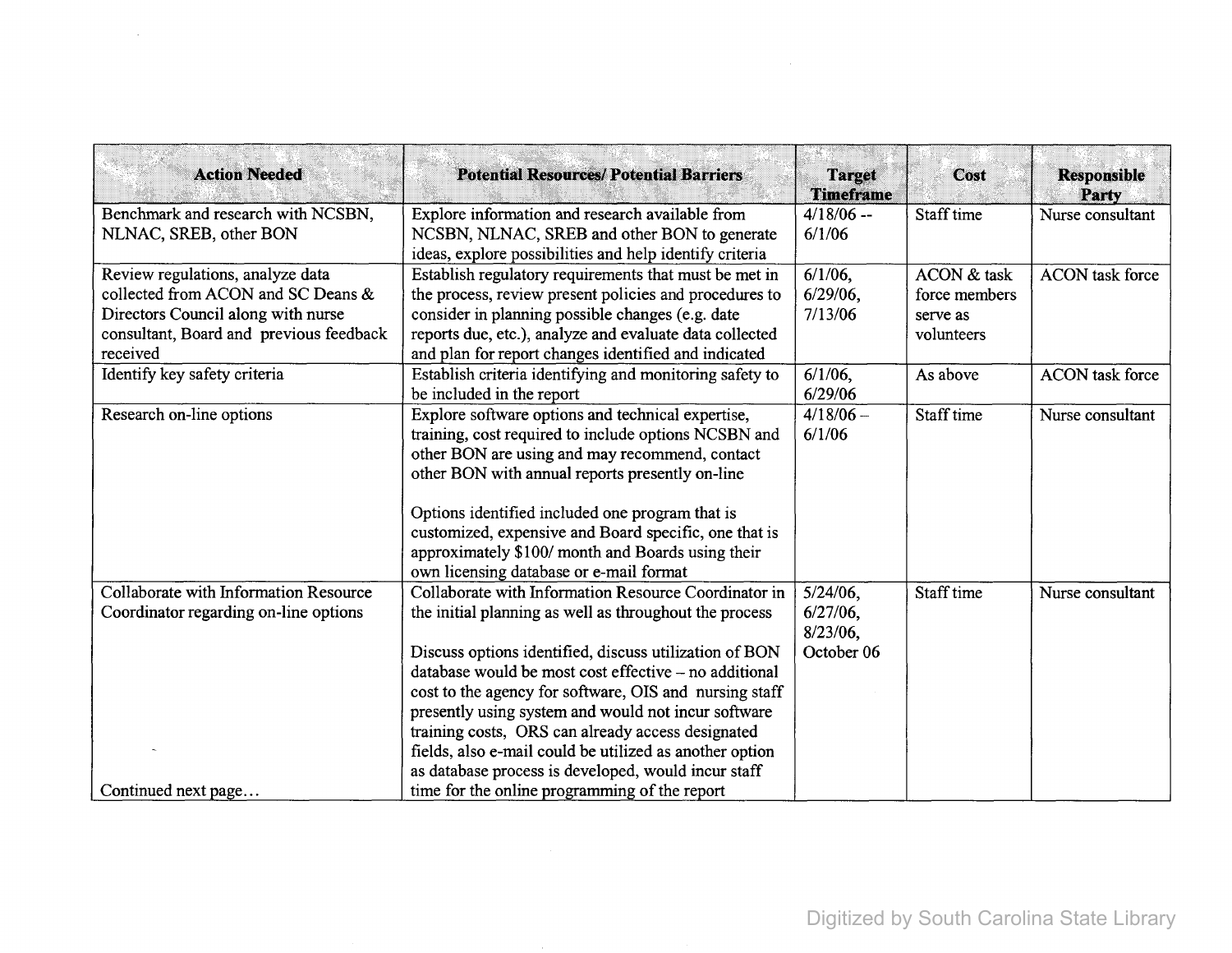| <b>Action Needed</b>                                                           | <b>Potential Resources/Potential Barriers</b>                                                                                                                                                                                                                                                                                                                            | <b>Target</b><br><b>Timeframe</b>            | Cost                                                                      | <b>Responsible</b><br>Party |
|--------------------------------------------------------------------------------|--------------------------------------------------------------------------------------------------------------------------------------------------------------------------------------------------------------------------------------------------------------------------------------------------------------------------------------------------------------------------|----------------------------------------------|---------------------------------------------------------------------------|-----------------------------|
| Collaborate with Information Resource<br>Coordinator regarding on-line options | ContinuedProgram contact information collected in<br>the annual report would update the database and<br>eliminate the need for spring update process<br>Coordinator states will support and be available for                                                                                                                                                             |                                              |                                                                           |                             |
| Collaborate with ORS                                                           | project, agency supporting technology for processes<br>Meet with and include ORS regarding the revision of<br>the statistics portion of the report, ensure collaborative<br>planning and that ORS has an opportunity to have<br>input, identify information that is being requested of<br>ORS and needs collected<br>Discuss considerations regarding continuity of data | 7/13/06                                      | ACON & task<br>force members<br>serve as<br>volunteers,<br>ORS staff time | <b>ACON</b> task force      |
|                                                                                | collection and impact on ORS internal processes<br>Identify statistical data to be collected and included on<br>the report, design questions collaboratively<br>ORS presently pulls other designated data from the                                                                                                                                                       |                                              |                                                                           |                             |
|                                                                                | nursing database, eliminate need for making copies,<br>mailing and entering data prior to preparing statistical<br>reports                                                                                                                                                                                                                                               |                                              |                                                                           |                             |
| Revise and draft new annual report format                                      | Develop streamlined format with objective criteria/<br>indicators based on analysis of available data, include<br>software system capabilities in design, establish new<br>report due date (feedback requesting October 1)                                                                                                                                               | $6/1/06 -$<br>8/23/06<br>Ongoing e-<br>mail  | ACON & task<br>force members<br>serve as<br>volunteers                    | <b>ACON</b> task force      |
| Develop report instructions                                                    | Develop instructions regarding the electronic<br>reporting, elicit feedback when staffing report to<br>clarify areas that may not be clear                                                                                                                                                                                                                               | $7/13/06 -$<br>8/23/06<br>Ongoing e-<br>mail | ACON & task<br>force members<br>serve as<br>volunteers                    | <b>ACON</b> task force      |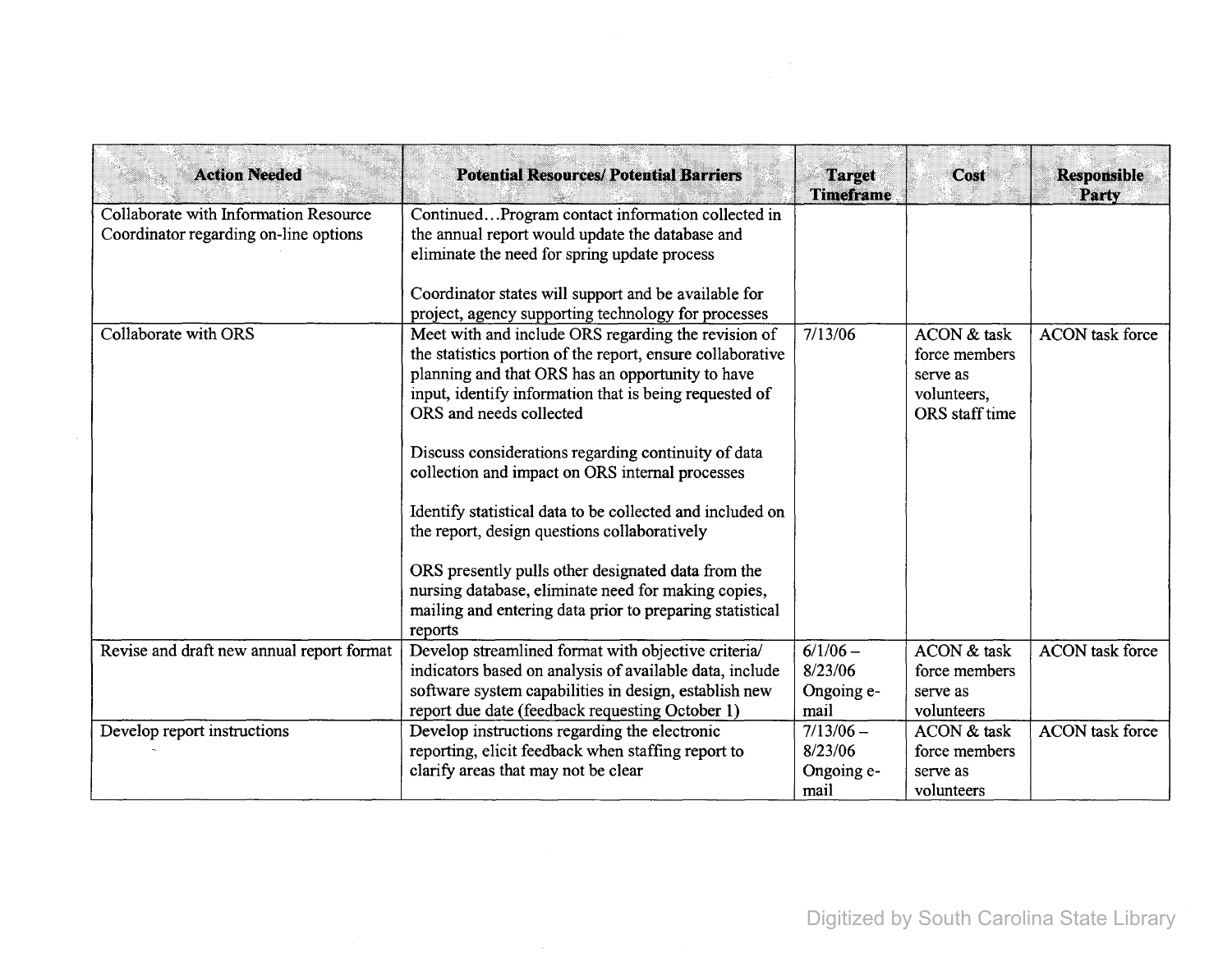| <b>Action Needed</b>                                                                                                                      | <b>Potential Resources/ Potential Barriers</b>                                                                                                                                           | <b>Target</b><br><b>Timeframe</b>                  | Cost                                                   | <b>Responsible</b><br>Party                                           |
|-------------------------------------------------------------------------------------------------------------------------------------------|------------------------------------------------------------------------------------------------------------------------------------------------------------------------------------------|----------------------------------------------------|--------------------------------------------------------|-----------------------------------------------------------------------|
| Do                                                                                                                                        |                                                                                                                                                                                          |                                                    |                                                        |                                                                       |
| Staff proposed report with ACON (place<br>draft annual report revision on ACON<br>meeting agenda)                                         | Staff (task force will present recommendations) for<br>ACON input and recommendation, then forward to<br>the Board of Nursing                                                            | 8/29/06                                            | ACON & task<br>force members<br>serve as<br>volunteers | <b>ACON</b> task force                                                |
| Place on BON meeting agenda, request<br>BON approval for proposed new report<br>and process                                               | Provide ACON input and recommendations for the<br>Board's consideration in its deliberations, final action<br>and approval will come from the Board                                      | $9/28 - 29/06$                                     | Staff time                                             | Nurse consultant                                                      |
| Revise report policies and procedures                                                                                                     | Revise report policies and procedures to reflect new<br>procedures                                                                                                                       | October 2006                                       | Staff time                                             | Nurse consultant                                                      |
| Coordinate with Information Resource<br>Coordinator for establishing the<br>programming for the on-line report and<br>the report database | Establish the report in an electronic format (for e-mail<br>or database entry), establish user ID and passwords,<br>plan for required completion fields                                  | Initiate<br>efforts after<br>9/06 Board<br>meeting | Staff time                                             | Nurse consultant<br>& Information<br>Resource<br>Coordinator<br>(IRC) |
| Conduct small mini pilot with volunteer<br>schools                                                                                        | Troubleshoot technical difficulties that may arise                                                                                                                                       | February<br>2007                                   | ACON & task<br>force members<br>serve as<br>volunteers | Nurse consultant,<br><b>ACON</b> task<br>force, IRC                   |
| Collect feedback, evaluate, draw<br>conclusions and check for minor revisions<br>needed                                                   | Discuss the process operations, barriers encountered<br>and incorporate minor adjustments as determined by<br>group consensus, evaluate directions                                       | February-<br>March 2007                            | ACON & task<br>force members<br>serve as<br>volunteers | Nurse consultant<br>& ACON task<br>force, IRC                         |
| Meet with SC Deans & Directors Council                                                                                                    | Provide information and education for stakeholders<br>and report users, allow for questions, prepare for<br>change from open-ended (subjective interpretation) to<br>objective responses | April 2007                                         | Staff time                                             | Nurse consultant                                                      |
| Pilot approved new report process                                                                                                         | Incorporate the new report and electronic process for<br>the 2006 period (October 2007)                                                                                                  | $May -$<br>October 2007                            | Staff time                                             | Nurse consultant                                                      |

 $\mu$  and  $\mu$ 

 $\mathcal{L}^{\text{max}}_{\text{max}}$  and  $\mathcal{L}^{\text{max}}_{\text{max}}$ 

ji sol